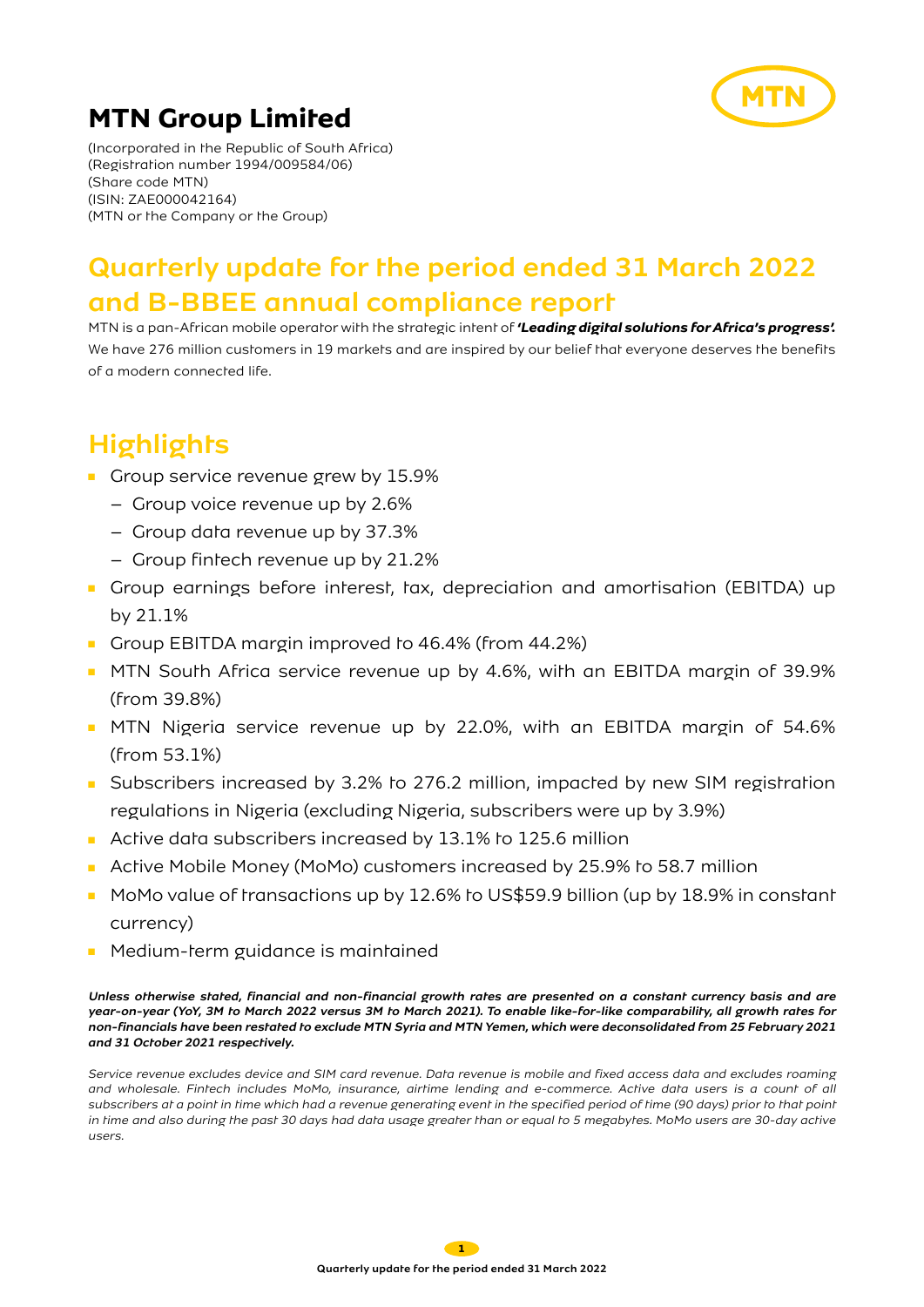Quarterly update for the period ended 31 March 2022

### Group President and CEO Ralph Mupita comments:

### **Challenging operating environment**

"The MTN Group delivered a solid Q1 2022 performance, with double-digit service revenue growth and the expansion of EBITDA margins supported by the focused execution of our **Ambition 2025** strategy.

This was delivered in a challenging macroeconomic environment in which we continued to navigate the impacts of COVID-19. Many of our markets have also experienced rising inflation and interest rates, and pressure on consumer spending driven by recent global events impacting food and energy prices in particular.

Monetary and fiscal positions in many of the countries we operate in were challenged during the period, resulting in currency weakness against the US dollar. Additionally supply chains experienced disruptions, and to mitigate the risks of network rollout we accelerated capital expenditure in the quarter under review.

In South Africa, loadshedding from the national grid has impacted network availability and we have to increase investment in batteries ahead of the winter period when we anticipate that the risk of loadshedding may remain high.

#### **Solid financial and operational performance in Q1**

MTN Group's service revenue came in ahead of medium-term targets and grew by 15.9%. Group EBITDA increased by 21.1%, with the EBITDA margin expanding by 2.2 percentage points (pp) to 46.4%. This performance was supported by service revenue growth at our large operations, which was delivered in line with medium-term targets, and the disciplined execution of our expense efficiency programme.

In the quarter, the Group grew subscriber numbers by 3.2% YoY to 276.2 million, which was impacted by new SIM registration regulations in Nigeria. Excluding this impact, subscribers increased by 3.9%. MTN Nigeria, however, added 1.7 million subscribers during Q1, demonstrating good momentum on the 1 million in net additions reported for Q4 2021. MTN Nigeria is assisting with providing IT hardware resources to support the National Identity Management Commission (NIMC) with accelerating National Identity Number (NIN) validations.

In driving our industry-leading connectivity business, we recorded voice revenue growth of 2.6%. Data revenue grew by 37.3% driven by structurally higher demand for data services evidenced by the growth in data usage and active data users of 45.4% and 13.1% YoY, respectively.

In terms of our platforms, fintech revenue rose by 21.2% YoY. MoMo active monthly users grew by 25.9% YoY and the volume of transactions processed through our fintech platform was up 32.5% in Q1 2022 YoY to 2.9 billion transactions. The value of transactions increased by 12.6% YoY to US\$59.9 billion (up 18.9% in constant currency). New commission-earning rules were implemented in Ghana during Q3 2021 to improve margins, which impacted transaction value. Adjusting for this, the underlying transaction value grew by 34.0% in constant currency terms.

The number of active merchants accepting MoMo payments increasing by 46.8% YoY to 765 211 and the total value of MoMo merchant payments rose by 125.2% YoY to US\$4.3 billion. The total value of remittances grew by 7.4% YoY to US\$573.9 million in Q1 2022; in addition, we facilitated a total loan value of US\$280.4 million, a 27.8% increase YoY. At the end of Q1 2022, our InsurTech platform had 17.4 million registered aYo policies, reflecting growth of 37.8% YoY.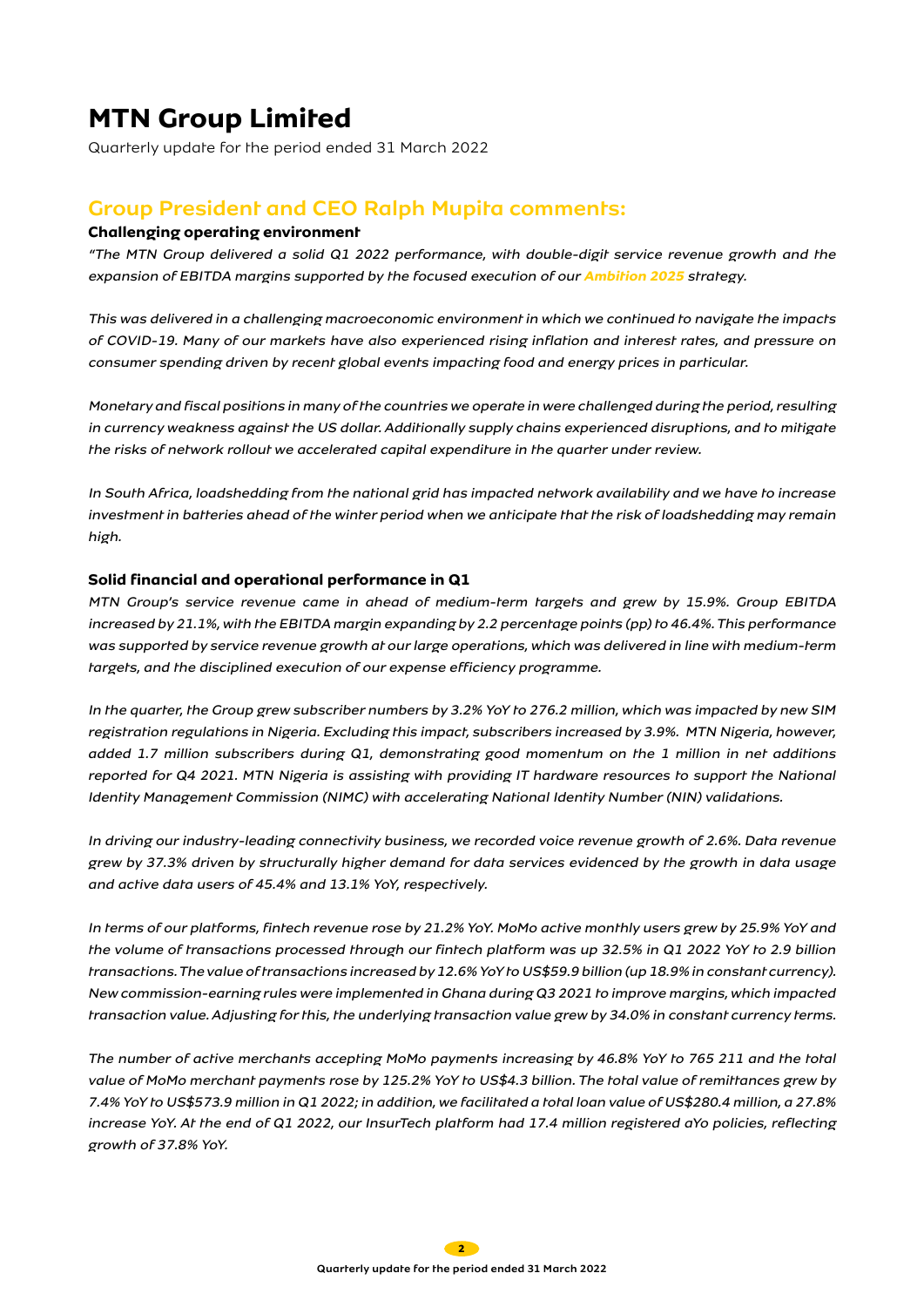Quarterly update for the period ended 31 March 2022

In April 2022, our fintech subsidiary in Nigeria received final approval of a MoMo Payment Service Bank (PSB) licence from the Central Bank of Nigeria (CBN). This will enable us to invest in the launch and rollout of PSB and offer a broader range of services in line with the CBN's guidelines. We are committed to supporting the government of Nigeria to fulfil its agenda of driving digital and financial inclusion. We plan to commercially launch PSB services before the end of Q2 2022.

### **Strong balance sheet and liquidity positions**

The further deleveraging of our balance sheet is progressing well. Group leverage of 0.3x, was down from 0.4x as at 31 December 2021, comfortably within covenant limits. Holding company (Holdco) leverage remained within our medium-term target and improved further to 0.9x, from 1.0x as at 31 December 2021. We maintained a strong liquidity position, with headroom of R53.2 billion (R20.6 billion in cash, and R32.6 billion in committed undrawn facilities) as at 31 March 2021.

We upstreamed dividends and management fees amounting to R2.9 billion in Q1, including R643 million from Nigeria. Post the period-end, we upstreamed an additional R708 million of proceeds from the MTN Nigeria Series 1 public offer. This is a key milestone in the execution of our asset realisation programme (ARP), as we pursue our commitment to further localise the shareholding in MTN Nigeria.

We were pleased to note Moody's Investor Services' recent upgrade, on 6 April 2022, to our credit rating outlook to 'stable' from 'negative' reflecting our strong financial performance and reduction in leverage.

We continued to invest in our 'second-to-none' networks and technology platforms, deploying R7.0 billion of capex in Q1. We were pleased to secure permanent high-demand spectrum in MTN South Africa (MTN SA) and paid R3.3 billion in April 2022 for the mid-band allotment of spectrum. This will enable us to ramp up investment to increase coverage, including 5G offering, and to support data traffic growth.

#### **MTN Group achieves level 1 B-BBEE contributor status**

We are pleased that in a major transformation milestone, MTN Group has for the first time achieved level 1 broad-based black economic empowerment(B-BBEE) contributor status. This is up from level 2 in 2020. The rating, dated 10 May 2022, was for the financial year ended 31 December 2021. MTN SA maintained its level 1 contributor status, *for the third year running.*

#### **Group medium-term guidance maintained**

Looking ahead, we anticipate that our markets will be impacted by the global trends of higher interest rates and energy and food price inflation. Geopolitical volatility exacerbated by the conflict in Ukraine is further impacting these trends and affecting currencies, asset prices and supply chains.

On current macroeconomic and operating assumptions, we anticipate these factors to slightly moderate our EBITDA margin evolution in the short term. This is particularly when considering the additional investment in Nigeria to accelerate NIN enrolment and verification, the launch of PSB services in Nigeria and higher energy related expenses where we have pass-through costs in Towerco agreements.

We remain focused on executing our **Ambition 2025** strategy to drive growth, continue implementing our expense efficiency programme, deleverage the Holdco balance sheet faster and unlock value for our stakeholders. Our capex guidance for financial year 2022 is unchanged at R34.4 billion and we are maintaining our Group enhanced medium-term guidance framework."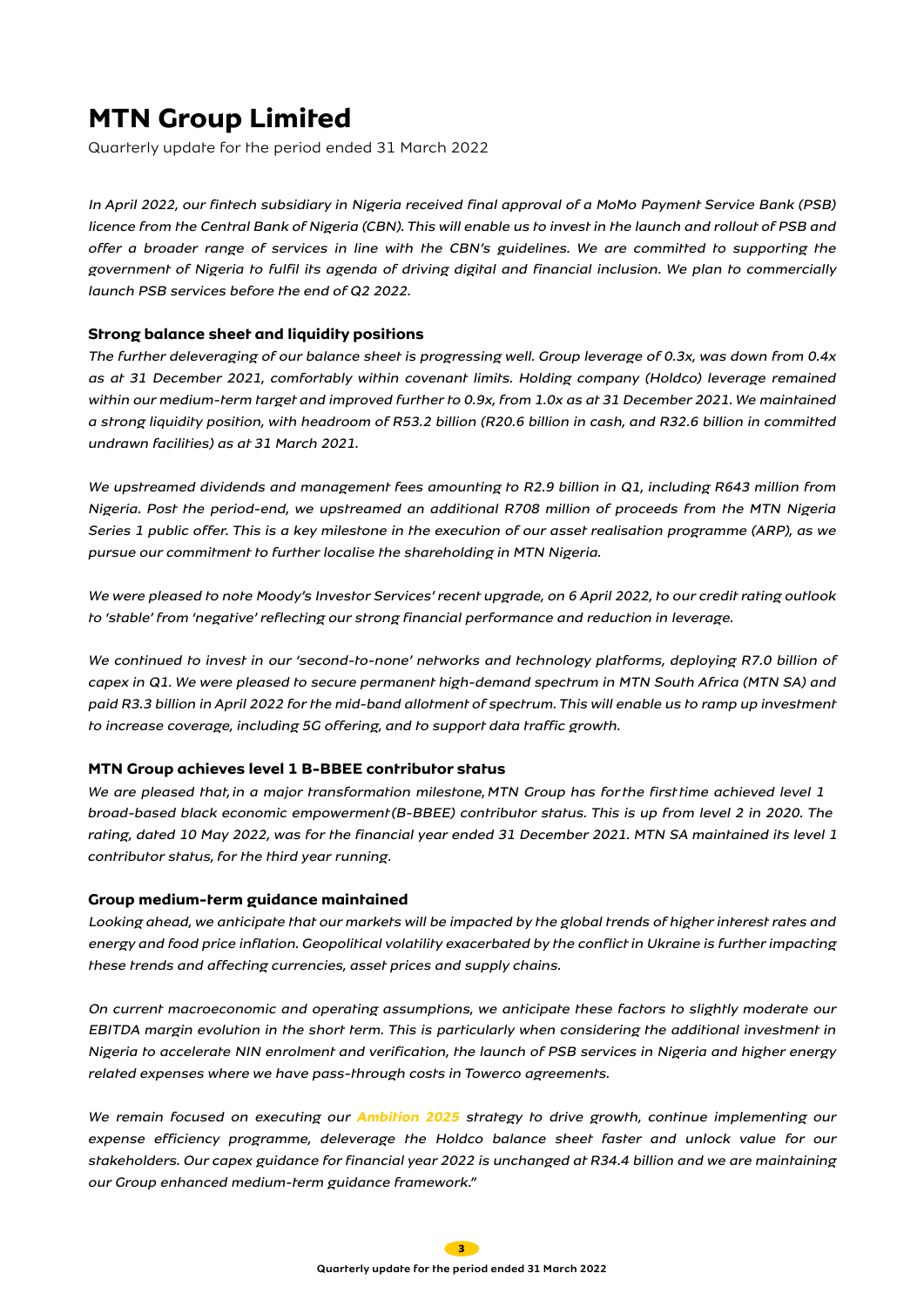Quarterly update for the period ended 31 March 2022

The Group's results and segmental report are presented in line with the Group's operational structure. The Group's underlying operations are clustered as follows: South Africa (SA), Nigeria, the Southern and East Africa (SEA) region, the West and Central Africa (WECA) region and the Middle East and North Africa (MENA) region and their respective underlying operations.

The SEA region includes Uganda, Zambia, Rwanda, South Sudan, Botswana (joint venture-equity accounted), eSwatini (joint venture-equity accounted) and Business Group. The WECA region includes Ghana, Cameroon, Côte d'Ivoire, Benin, Congo-Brazzaville, Liberia, Guinea-Conakry and Guinea-Bissau. The MENA region includes Iran (joint venture-equity accounted), Sudan and Afghanistan.

In line with the Group's strategy announced in March 2021, MTN Ghana results have been reported under the WECA region effective 1 January 2021 (previously included in the SEAGHA region). Prior year numbers have been restated for SEA and WECA accordingly.

Although Iran, Botswana and eSwatini form part of their respective regions geographically and operationally, they are excluded from their respective regional results because they are equity accounted for by the Group.

MTN Syria results have been disclosed up to February for 2021; as a result of loss of control effective February 2021, following MTN Syria being placed under judicial guardianship. MTN Yemen results have been disclosed up to end of October 2021, as a result of MTN's decision to exit the operation.

Certain information presented in this quarterly update constitutes pro forma financial information. The responsibility for preparing and presenting the pro forma financial information and for the completeness and accuracy of the pro forma financial information is that of the directors of MTN. This is presented for illustrative purposes only. Because of its nature, the pro forma financial information may not fairly present MTN's financial position, changes in equity, and results of operations or cash flows. It has not been audited or reviewed or otherwise reported on by our external joint auditors. The financial information on which this quarterly update is based, including constant currency information, has not been reviewed and reported on by MTN's external auditors. Constant currency information has been presented to remove the impact of movement in currency rates on the Group's results and has been calculated by translating the prior financial reporting period's results at the current period's average rates. The measurement has been performed for each of the Group's currencies, materially being that of the US dollar and Nigerian naira. The constant currency growth percentage has been calculated based on the prior period constant currency results compared to the current year results. In addition, in respect of MTN Irancell, MTN Sudan and MTN South Sudan the constant currency information has been prepared excluding the impact of hyperinflation. The economies of Sudan, South Sudan and Iran were assessed to be hyperinflationary for the period under review and hyperinflation accounting was applied.

This quarterly update may contain forward looking information. Any forecast information on which the quarterly update may be based has not been reviewed or reported on by the Group's external auditors.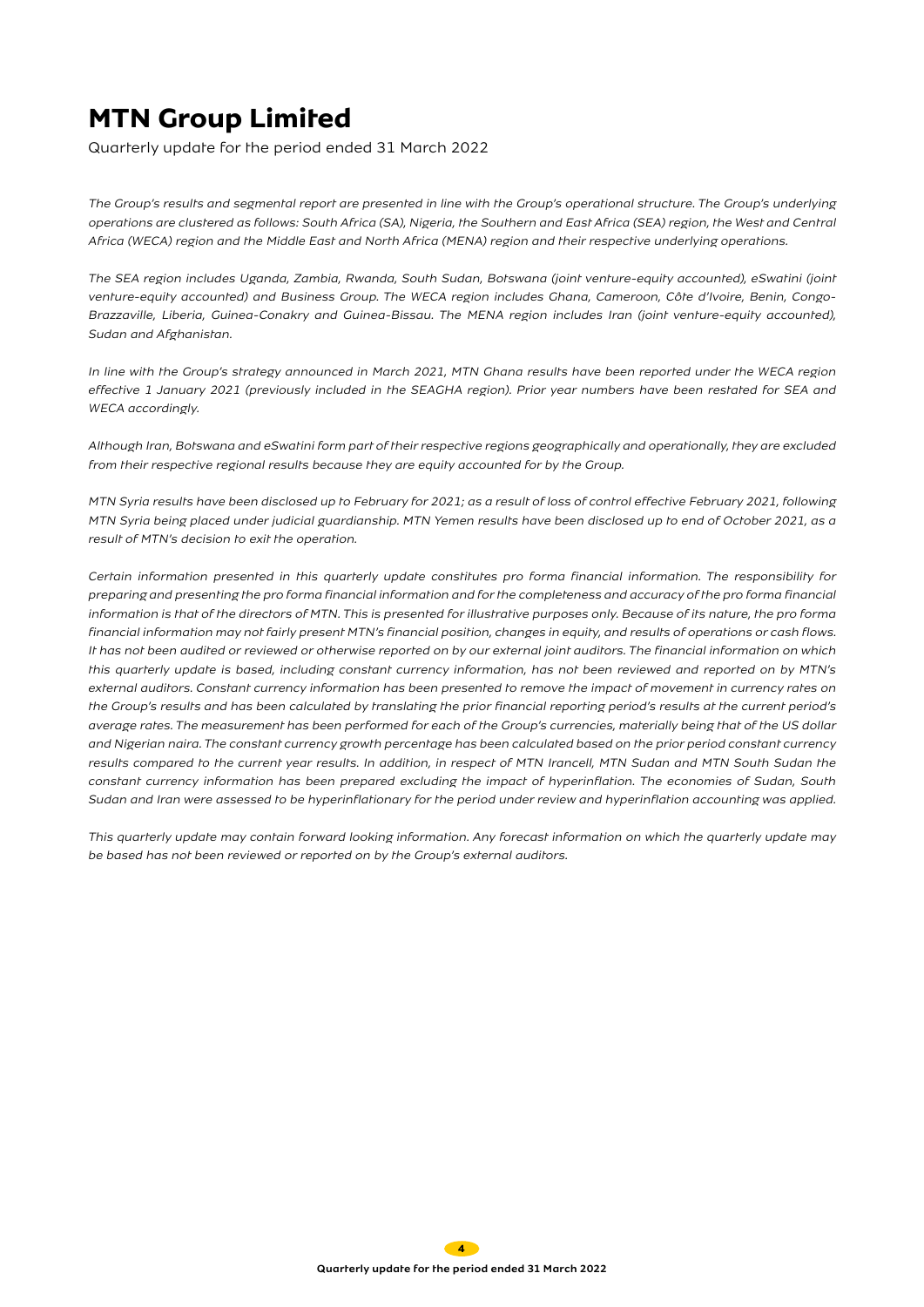Quarterly update for the period ended 31 March 2022

### Navigating an increasingly volatile macroeconomic environment

We continue to navigate the impacts of COVID-19 in our markets with our response plan in place which focuses on the same areas that we have extensively reported on previously. These areas are **social** (our people, communities and stakeholders); **commercial** (including our customers); **network and supply chain;** and **funding and liquidity.** 

We have seen an increase in macroeconomic volatility with rising fuel and food inflation, as well as local currency depreciation, feeding into many of our markets and compounding the pressure being felt by consumers. The Russia-Ukraine war has exacerbated these effects with additional stress on supply chains.

In terms of social impacts, we are working on interventions and support in addition to our ongoing programmes. To safeguard our operations, we continue to manage inflationary risks through our expense efficiency programme and disciplined capital allocation. We had to increase pricing slightly in some markets, such as South Africa, to ensure the sustainability of the business. We will continue to offer competitive, quality services to our customers.

In terms of supply chain, comprehensive risk mitigation strategies have been in place for a number of years. We continue to enhance these to ensure that orders for equipment and supplies are secured early, with enhancements to procurement agreements to ensure availability across all our markets. These include discussions with our Towerco partners to manage the resilience of our networks; we have put in place plans to advance capex and fuel orders.

We have reduced foreign debt in our markets and at Holdco, which remains a focus, to insulate our balance sheet from exchange rate volatility. Deleveraging is a core objective of **Ambition 2025** and we have also built up a strong liquidity position to provide us with flexibility to withstand any further shocks.

### Operational review

### **MTN South Africa**

**MTN SA** recorded a healthy performance in Q1 with service revenue increasing by 4.6% in line with our mediumterm guidance. This result was supported by solid commercial and operational execution yielding service revenue growth in all the core business units: the prepaid consumer business unit (CBU) up 1.5%; the postpaid CBU up 4.4%; the enterprise business unit (EBU) up 23.1%; and the wholesale business up 1.9%.

This performance shows the resilience of the business, against the backdrop of a challenging macroeconomic environment, with a rapidly rising unemployment rate, and increased pressure on consumer disposable income. This environment has contributed to a notable shift in customer spending patterns and greater competition for share of the consumer's wallet.

MTN SA closed the quarter with a total of 34.5 million **subscribers**, an increase of 7.1%, driven by higher gross additions. The postpaid subscriber base continued to expand, with an increase of 7.4% to 7.5 million on the back of solid growth in integrated voice and data-centric plans. There was a 7.0% increase in prepaid subscribers to 27.0 million.

MTN SA's drive to grow mobile data revenue led to data traffic growth of 46.7% and a 14.1% increase in active data users to 17.3 million. This underpinned a 14.3% increase in overall **mobile data** revenue.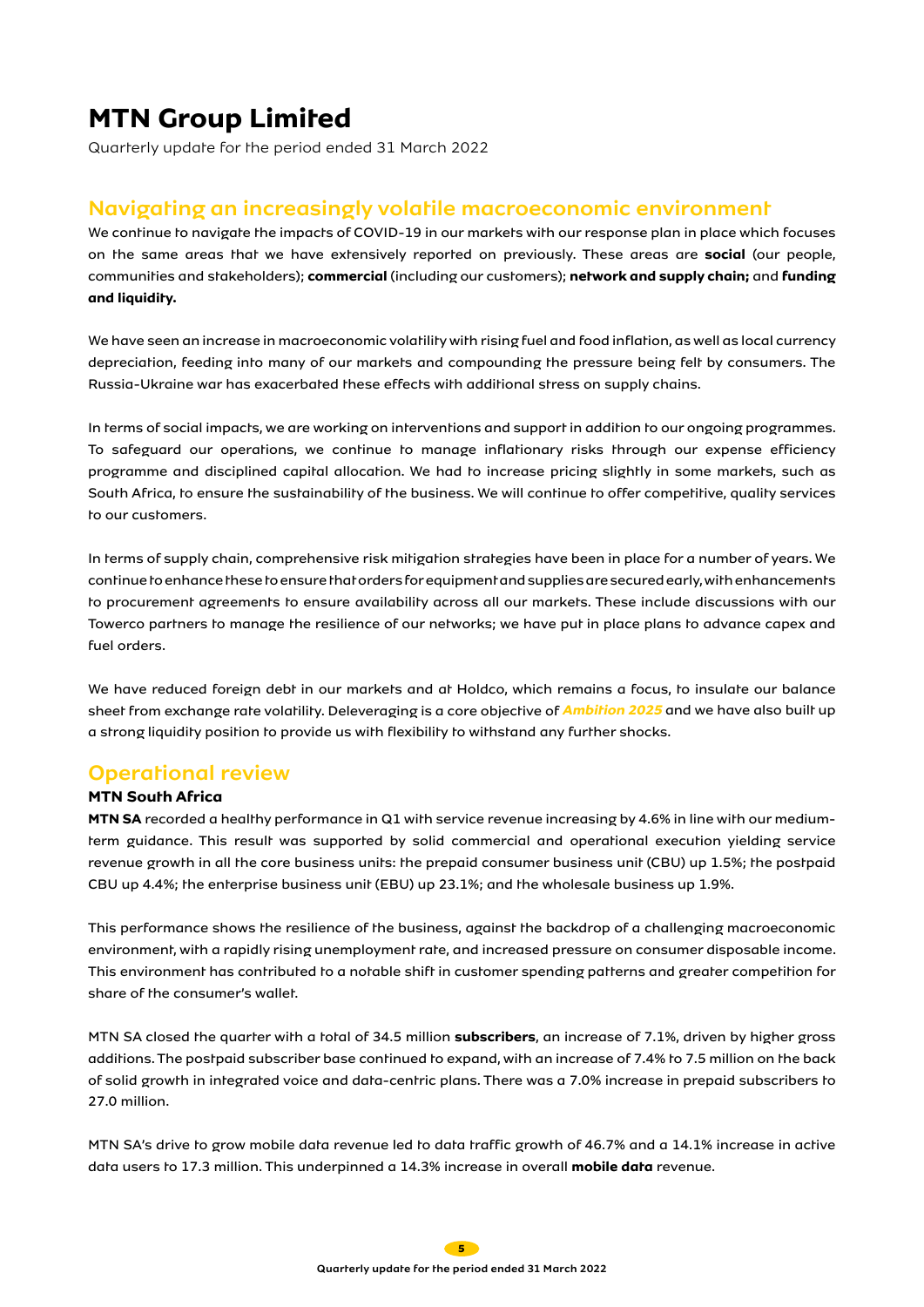Quarterly update for the period ended 31 March 2022

Data was made more affordable in the quarter with a 22.8% YoY reduction in the effective data tariff. An active prepaid data subscriber now consumes an average of 4.0GB of data a month, up 37% YoY, and an active postpaid data subscriber uses nearly 11.8GB per month, an increase of 20%.

The **consumer postpaid** business delivered a resilient performance with service revenue growth of 4.4% benefiting from data-oriented packages.

The strong growth in data revenue also supported the **consumer prepaid** business' performance with service revenue up by 1.5%. Pressure from the offset of voice substitution remains a challenge and MTN SA continues to focus on ERM optimisation initiatives to reduce this impact. MTN SA's prepaid segment was also impacted by economic pressure, including job losses, particularly in the lower-income consumer segment.

The **enterprise business** recorded a 23.1% increase in service revenue, driven by sustained growth in data deals, Bulk SMS and the ICT business. The core mobile business continues to gain market share, with sustained distribution channel expansion and strong products propositions. In 2021, MTN SA was appointed as a service provider to the national government under the national treasury transversal contracts, enabling an expansion of our mobile service offerings to public sector entities through the leveraging of MTN's strong network quality.

**Wholesale** revenue increased by 1.9%, supported by national roaming deals with Cell C and Telkom. For Cell C, revenue recognition remains on a cash basis as Cell C works towards its recapitalisation. MTN SA recognised R643 million (down 4.7% YoY) in national roaming revenue from Cell C and a balance of R400 million remained unrecognised, as at 31 March 2022.

The new multi-year national roaming agreement with Telkom, which came into effect on 1 November 2021, continues to scale steadily and MTN SA is focused on further enablement of infrastructure sharing through our investment in the expansion of network capacity.

The performance of the **fintech** business was encouraging with approximately 5.0 million registered MoMo users and 840 043 monthly active users by 31 March 2022. MTN SA also progressed work on MoMo partnerships to accelerate the growth of the business. The platform continues to grow transactions driven by innovative and relevant solutions.

MTN SA reported **EBITDA** of R4.9 billion (up 3.7% YoY) with as slight increase in the EBITDA margin to 39.9% (up 0.1pp), supported by a solid service revenue performance and disciplined execution of the expense efficiency programme.

Network availability and quality has been affected by loadshedding from the national grid, as well as ongoing theft and vandalism of towers since Q4 2021. To mitigate these impacts, MTN SA rolled out a comprehensive resilience plan including additional batteries, generators and enhanced security features. We are committed to ensuring the quality of our customers' connectivity experience.

Pleasingly, MTN SA secured high-demand spectrum to support the expansion of 4G and 5G services, with total permanent spectrum holdings rising from 76MHz to 176MHz and payment of R3.3 billion was made in April 2022 for mid-band spectrum. The spectrum has been allotted for a 20-year period on a technology-neutral basis.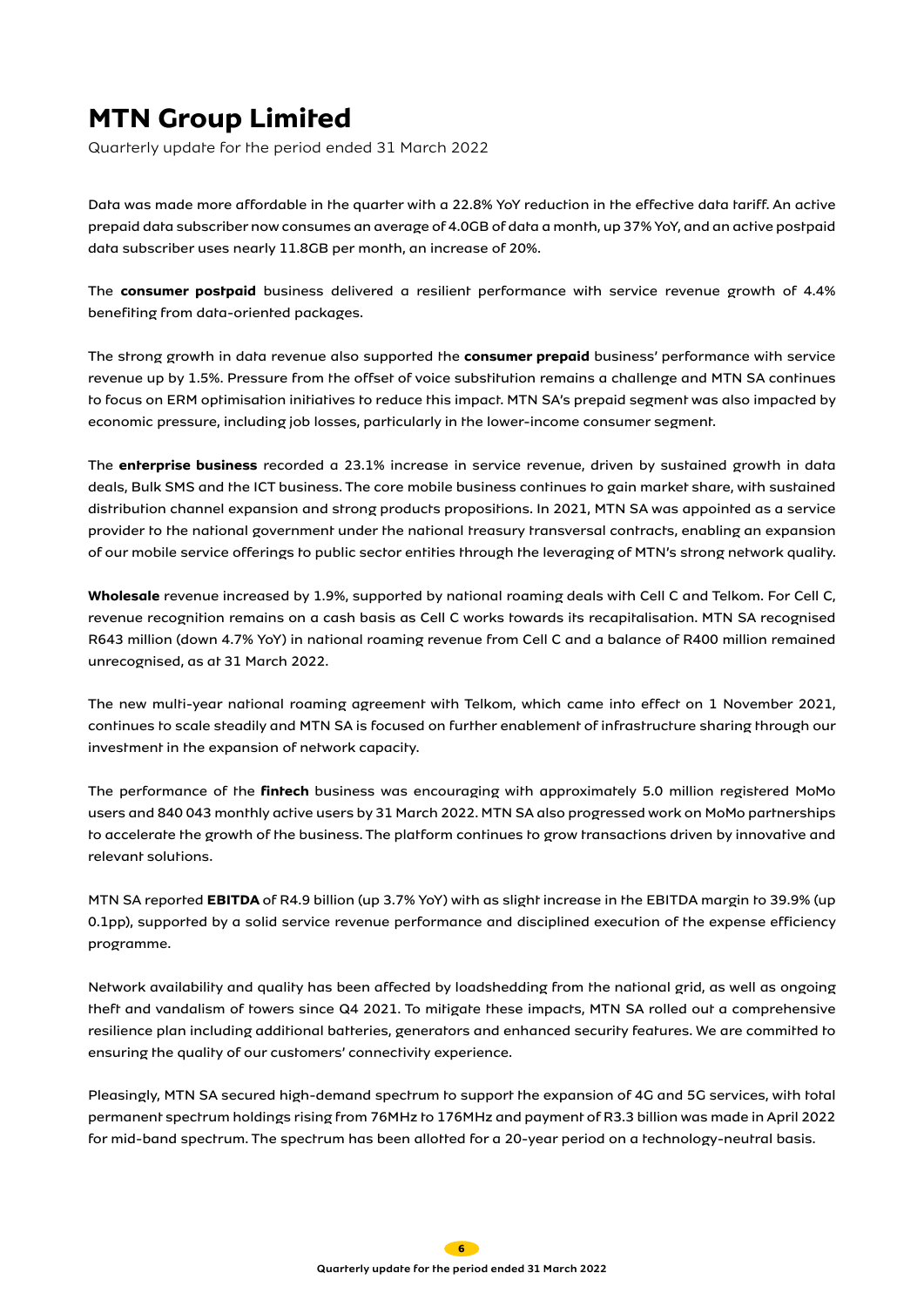Quarterly update for the period ended 31 March 2022

Since the award of temporary spectrum in 2020, MTN SA has ramped up its investment to increase network coverage, improve speeds and enhance the overall customer experience. MTN SA has also invested in an expansion drive into rural and peri-urban areas and a major 5G rollout, reaching a population coverage of 15%.

MTN SA will continue to use the spectrum to expand 4G and 5G connectivity, as well as capacity, to entrench its position as South Africa's best network while further enhancing rural, peri-urban, and urban network coverage. The spectrum allocation will allow for greater value for customers, supporting a lower cost to communicate as we work to bridge the digital divide.

MTN SA retained its top position as the country's **most valuable brand** in the 2022 Brand Finance South Africa survey. For the eighth consecutive year, MTN SA maintained its leadership position with its brand value increasing by 34% to R59.8 billion.

In mid-April 2022, the province of KwaZulu-Natal (KZN) in South Africa felt the effects of heavy rainfall causing floods in many parts of KZN. In addition to the impact on lives and livelihoods, the floods caused extensive damage to infrastructure and power outages. A total of more than 500 MTN sites were down in the province. MTN SA activated contingency plans and has since restored to full capacity around 90% of the affected sites. We continue to work to fully restore connectivity.

To support the people and municipalities in KZN hit the hardest by the floods, MTN SA donated a total of R1 million in of food parcels and blankets. To assist families and friends to keep in touch during this difficult time, MTN SA also provided free three-day SMS bundles to over seven million customers in KZN.

MTN SA's performance outlook will be shaped by macroeconomic conditions in the country such as loadshedding as well as current global macroeconomic uncertainties which are expected to add to inflationary pressures, including on costs and availability of food and fuel. This will further impact consumer spending power and patterns.

MTN SA is focused on accelerating its high-growth business areas, with ongoing emphasis on the overall expense efficiency programme to deliver strong EBITDA and cash flow growth.

### **MTN Nigeria**

**MTN Nigeria** recorded a solid Q1 2022 performance, tracking positively against its medium-term targets, with 22.0% growth in service revenue and the expansion of EBITDA margins. This was delivered through solid commercial momentum and execution in challenging trading conditions.

**Voice** revenue grew by 8.6%, driven by an increase in gross connections and higher usage from the active SIM base. This was enabled by expanded customer acquisition touchpoints, rural telephony initiatives and an enhanced customer value management (CVM) toolkit, reducing the impact of the SIM registration and activation restrictions.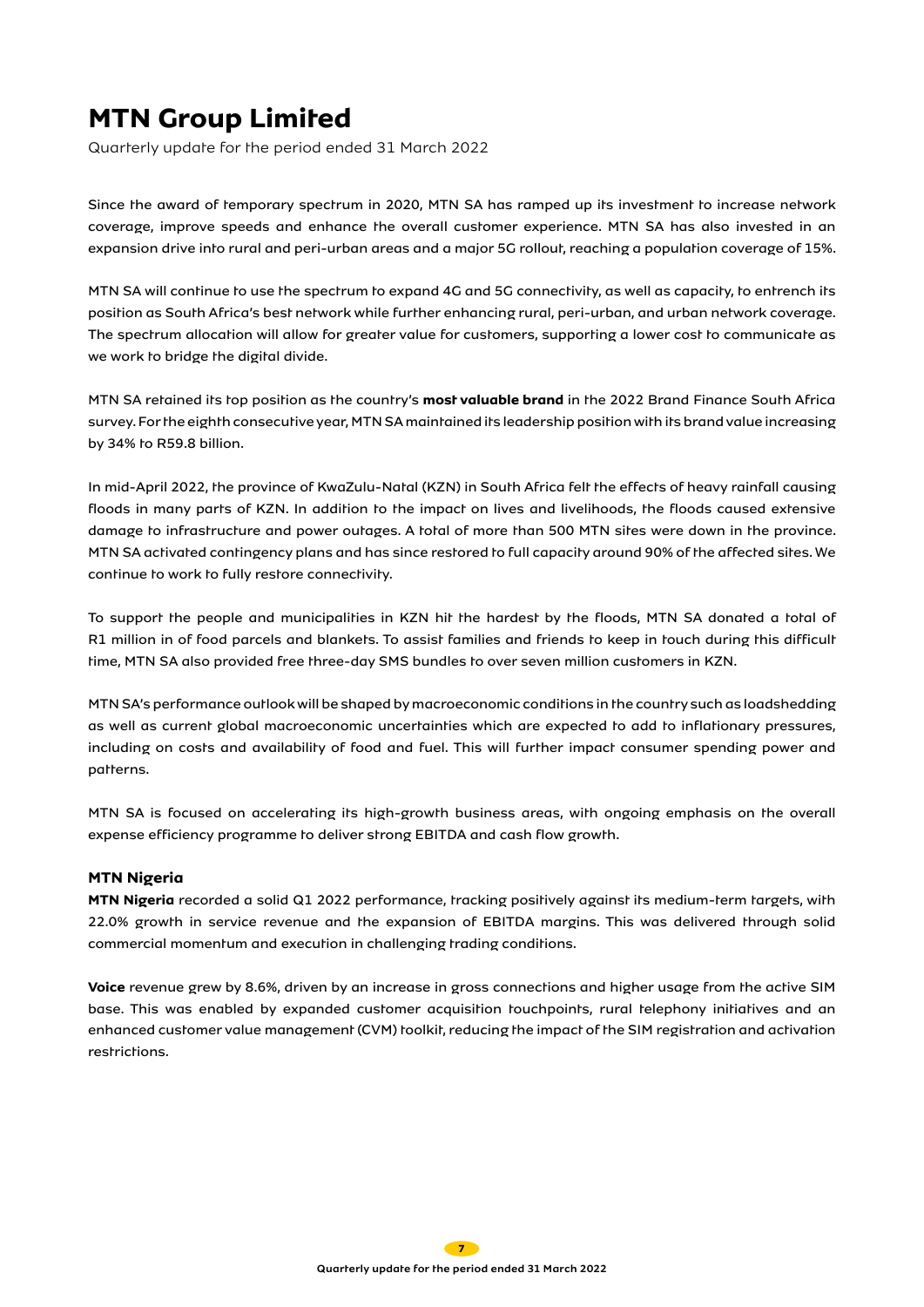Quarterly update for the period ended 31 March 2022

**Data** revenue rose by 54.0%, maintaining the accelerated growth trajectory through growth in the subscriber base and data usage. This was sustained by an aggressive 4G network expansion and enhanced quality and capacity of our network to support rising data traffic. Data traffic rose by 84.8% YoY and usage (MB per user) was up by 69.8%.

In addition, MTN Nigeria added about a million new smartphones to its network in Q1, bringing smartphone penetration to 50.0%. The 4G network now covers 71.7% of the population, up from 70.3% in December 2021.

Home broadband penetration remains a focus for MTN Nigeria, reaching over 775 000 users, up by over 160 000 in Q1. The goal is to Own the Home through differentiated value propositions, creating experiences that position MTN Nigeria as the broadband service provider of choice. This will be achieved by leveraging its unique assets and capabilities to capture a significant share of market growth.

**Fintech** revenue rose by 46.7% on the back of the growing adoption of fintech services and an expanded user base. The MoMo agent network continues to widen with more than 800k registered agents and over 166k active agents (agents who perform a minimum of 10 revenue-generating transactions within 30 days).

Having established a significant foundation of registered agent network, the focus is now on scaling the active base. Agent services have been extended to include card withdrawal services by deploying point of sales (POS) terminals to the agent network. This has contributed to growing total volume of transactions to over 56.1 million, up 132.7% YoY, by more than 10.7 million active users (up 135.2%).

MTN Nigeria's fintech subsidiary received final approval of a MoMo PSB licence from the CBN. This will enable the operating company (Opco) to invest in the launch and rollout of PSB and offer a broader range of services, with a planned commercial launch before the end of Q2 2022.

**Digital** revenue grew by 37.4% as penetration of digital products continued to deepen, driven by increased usage from the active base. Digital subscriptions were up by 164.1% YoY to 7.4 million, with ayoba accounting for 45% of the subscriptions and Rich Media accounting for 55%.

Revenue from digital services was driven by Rich Media, Mobile Advertising and Content VAS. The *Y'ello* Digital Platforms are being transformed into a one-stop destination that caters to all consumer segments.

Revenue from the **enterprise** business rose by 34.0%, underpinned by the onboarding of new customers across segments and the uptake of our enhanced services. The enterprise business is transitioning from product to platform while leveraging core mobile and fixed connectivity to serve customers across all segments better.

MTN Nigeria has commenced executing programmes to digitise and transform micro, small and medium enterprises (MSMEs) in Nigeria. Key among these is developing a cloud technology marketplace to empower, educate and enrich MSMEs. The goal is to drive further adoption of enterprise platforms (internet of things and cloud), creating additional value for our customers and enabling them to innovate while remaining profitable.

MTN Nigeria progressed with the expense efficiency programme and remained disciplined with capital allocation. As a result, the Opco contained the 18.3% increase in operating expenses below the rate of inflation in Nigeria. This was achieved despite the continued effects of naira depreciation on lease rental costs and acceleration in site rollout. Consequently, MTN Nigeria's ability to drive operating leverage has enabled EBITDA growth of 25.7% and the expansion of EBITDA margin by 1.5pp to 54.6%.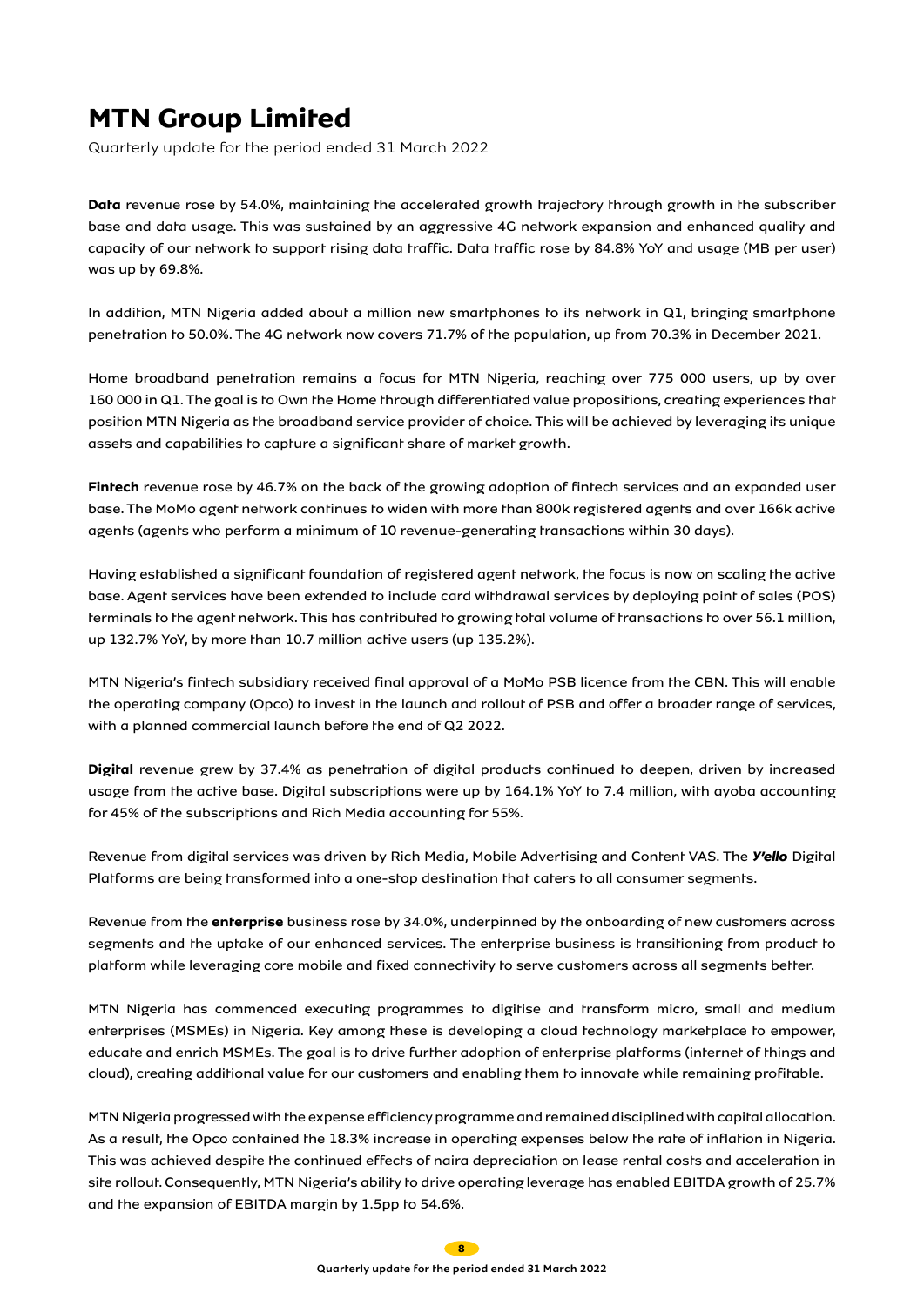Quarterly update for the period ended 31 March 2022

### **Southern and East Africa (SEA)**

**The SEA region** delivered service revenue growth of 12.7% for the quarter, supported by top-line growth in most markets despite challenging trading conditions including muted economic recovery and higher inflation. The region's performance reflected strong growth in data revenue (up 35.6%) and fintech revenue (up 26.8%). The SEA region increased subscriber numbers by 2.8% YoY to 34.8 million.

**MTN Uganda** recorded service revenue growth of 11.1%. This was driven by solid growth in data revenue (up 45.1%) and fintech revenue (up 21.0%) resulting from increased usage and subscriber base growth. Voice revenue (down 4.6%) was adversely impacted by customers' disposable incomes coming under pressure from rising inflation. Despite the tough trading conditions, the Opco delivered EBITDA margin expansion of 0.4pp to 51.6% on the back of revenue growth and the effective implementation of expense efficiencies.

**MTN Rwanda** delivered strong service revenue growth of 24.5%, supported by healthy growth in fintech revenue (up 56.8%), data revenue (up 13.2%) and voice revenue (up 11.8%). MTN Rwanda reported an EBITDA margin of 47.7%, down 3.7pp. This was impacted mainly by higher data cost of sales from higher 4G uptake as well as the introduction of an outsourced modernised Network Operating Centre to manage the monitoring of our network, boost the user experience and reduce the volume of customer complaint calls.

Overall the SEA portfolio reported a 1.3pp decrease in the blended EBITDA margin to 46.0% in Q1 2022.

The results of our associate investment in eSwatini reflected increased pressure on voice and data in a challenging economic environment, amid increased competition and return-to-office work, which reduced demand for data. Plans are in place to accelerate demand through CVM and competitive offers.

### **West and Central Africa (WECA)**

Despite the challenging trading environment, the **WECA region** delivered a pleasing performance for the quarter with service revenue growth of 17.0%. The strong performance was enabled by an uptake of data services. Fintech revenue remained resilient despite aggressive pricing strategies from competitors in some markets. The region's performance also benefited from a 8.2% increase in the subscriber base to 70.2 million. WECA delivered a blended EBITDA margin of 43.5%, up by 2.3pp, mainly driven by MTN Ghana.

**MTN Ghana's** Q1 performance is testament to the resilience of the business to withstand a challenging macroeconomic environment including increases in fuel prices and general inflation as well as local currency depreciation.

Service revenue grew by 34.7%, largely attributable to growth in voice, data and fintech. This performance was underpinned by the continued execution of the **Ambition 2025** strategy and sustained investments to support improvements in service quality and the expansion of network capacity and coverage.

An increase in active data users and usage led to an increase of 65.3% in data revenue. Fintech revenue grew by 27.1%, supported by higher active MoMo users. The EBITDA margin increased by 5.0pp to 59.7% on the back of the strong growth in the topline and the implementation of the expense efficiency programme.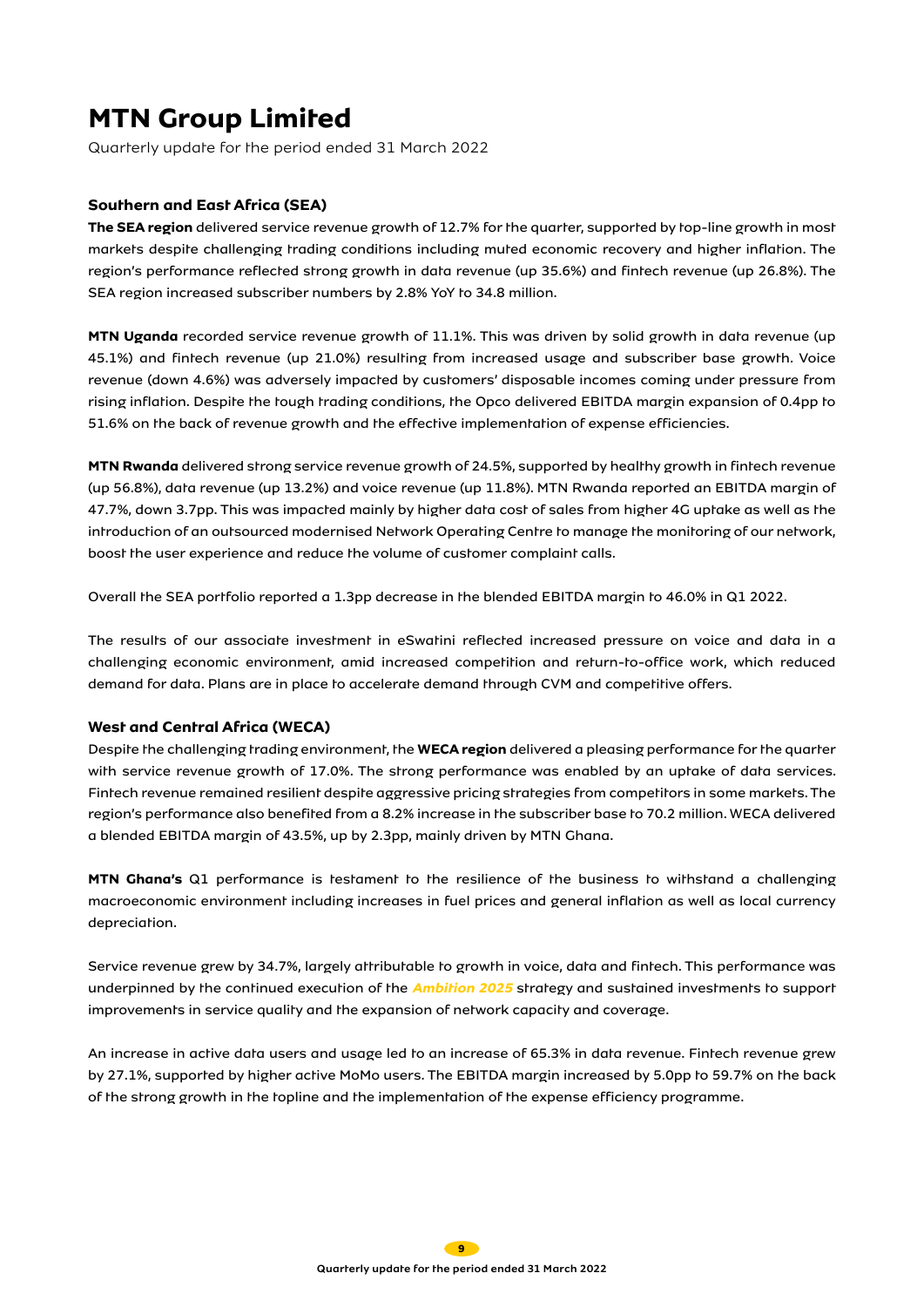Quarterly update for the period ended 31 March 2022

**MTN Côte d'Ivoire's** performance came under pressure with service revenue slightly down by 0.7% largely impacted by the decline in fintech revenue (down 38.4%) due to zero-rating of person-to-person (P2P) and price reductions for withdrawals driven by intensified competition in the market during H2 2021. This helped to accelerate user and usage growth in Q4 2021, with that momentum continuing Q1 2022 during which over 506 000 users were added in Côte d'Ivoire. The business remains on a strong foundation to grow over the medium term.

The decline in fintech revenue in Q1 was mitigated by a strong performance in data revenue, which grew by 24.9%, underpinned by initiatives to accelerate data penetration and usage. Encouragingly, the Opco continued to gain value share in the market. The EBITDA margin declined by 1.3pp to 33.0% due to the decline in the topline while maintaining the same commissions to the distribution network in fintech.

**MTN Cameroon** recorded service revenue growth of 12.9% in a challenging environment where the Opco leads on market and value share. This performance was supported by sustained growth in active data users and ongoing CVM initiatives which led to growth in data revenue (up 30.8%). Revenue growth in fintech (up 19.9%) and digital (up 28.1%) also aided overall service revenue growth. The EBITDA margin declined by 2.7pp to 33.7%, impacted by management fees and provisions for taxes on MoMo transfers and withdrawals.

Excluding MTN Ghana, the WECA markets grew service revenue by 6.7%, which remained ahead of blended inflation of 4.7%, with a 1.8pp decline in EBITDA margin to 31.5% in Q1 2022 largely reflecting the pressure in MTN Côte d'Ivoire and MTN Cameroon.

### **Middle East and North Africa (MENA)**

The **MENA region** delivered a strong performance with service revenue growth of 83.4% (excluding MTN Irancell) notwithstanding tough macroeconomic conditions including currency devaluation, inflationary impacts, sustained higher oil prices and higher food prices as well as food shortages. The region's performance was mainly supported by strong growth in data revenue and an increase in active data users. The total number of subscribers (excluding MTN Irancell) was 15.2 million.

**MTN Sudan** increased service revenue by 261.9%, underpinned by growth in voice (up 200.8%) and data (up 387.9%) revenue on the back of increased voice and data prices. The EBITDA margin expanded by 17.4pp to 51.4%, driven by strong growth in revenue as well as savings in maintenance costs.

**MTN Irancell**, our equity-accounted joint venture, delivered solid results through strong commercial execution of various initiatives. Service revenue grew by 26.6%, supported by increased data revenue. The EBITDA margin expanded by 3.6pp to 42.8% driven by strong-revenue growth and expense efficiencies.

This result was delivered in a challenging environment where the Russia-Ukraine war is impacting the growth and economic development of the country. While the GDP of the country stands to benefit from the increased oil and gas prices, rising inflation will place pressure on the consumer.

The **Iran Internet Group's** ride-hailing app, Snapp, remained the market leader, ranking among the top ridehailing apps globally with over three million daily rides. Snapp Box is the leading last-mile delivery network in the country. Market-leading food delivery app Snappfood orders grew by 61.0% YoY to almost 260 000 daily orders. Snapp Market orders grew by 88.9% YoY and remains the leading supermarket delivery app in the country.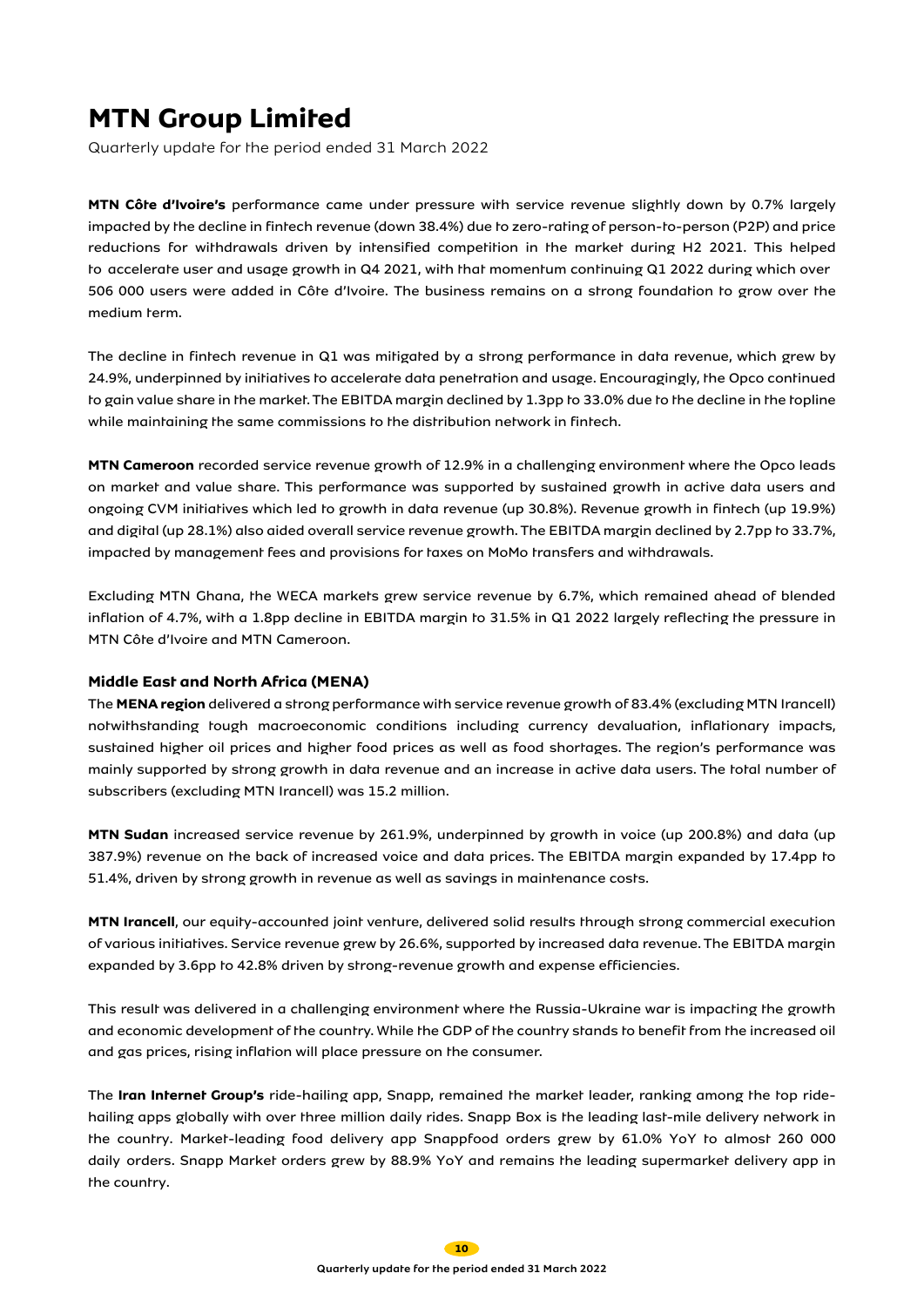Quarterly update for the period ended 31 March 2022

### Building the largest and most valuable fintech platform

We continue to scale and accelerate our fintech ecosystem across our markets with a 32.5% increase in transaction volumes to 2.9 billion transactions in Q1, with the value of transactions up by 12.6% to US\$59.9 billion (up 18.9% in constant currency). This includes the impact of new commission-earning rules which were implemented in Ghana during Q3 2021, adjusting for which, underlying transaction value growth would have been 34.0% in constant currency terms.

We responded to competitive pressures in Côte d'Ivoire by reducing P2P and withdrawals pricing, which affected service revenue development. However, we are encouraged by the user growth recovery we have seen in Q1 2022 in that market. We remain confident of our recovery plan in Côte d'Ivoire where we anticipate fintech service revenue to be back in growth by Q4 2022 driven by user growth and the launch of advanced services. Overall fintech service revenue grew by 21.1% in Q1 2022. We are driving recurring usage with a focus on new product launches to grow advanced services in line with our strategy.

There was strong traction in growing our payments and e-commerce ecosystem, leveraging our strength in distribution. The number of active merchants accepting MoMo payments increased by 46.8% to 765 211 and the total value of MoMo merchant payments rose by 125.2% US\$4.3 billion. We will continue the roll-out of selfonboarding of merchants to entrench the momentum and growth in our payments and e-commerce vertical.

We facilitated a total loan value of US\$280.4 million, a 27.8% YoY increase, taking advantage of our scaled mobile wallet business and customer footprint. The total value of remittances grew by 7.4% YoY to US\$573.9 million in Q1 2022.

At the end of Q1 2022, our InsurTech platform had 17.4 million registered aYo policies, reflecting growth of 37.8% YoY. Active policies reduced by 31.1% YoY due to a shift in the strategy to focus on a higher average revenue per policy and new revenue streams, particularly in Uganda, resulting in the termination of free policies. Active policy growth was also impacted by platform migration and integration challenges as we shifted to a proprietary infrastructure. In the year ahead we anticipate a return to growth in active paid policies with higher average revenue per policy.

The final approval of a MoMo PSB licence in Nigeria by the CBN will enable us to invest in the launch, before the end of Q2 2022, and rollout of PSB and offer a broader range of services. In terms of partnerships, our joint venture (JV) with Sanlam is undergoing regulatory approvals across the various markets we operate in and we anticipate launching the JV in early H2 2022.

### Asset realisation programme (ARP) and portfolio transformation

Our ARP aims to reduce debt, simplify our portfolio, reduce risk and improve returns. MTN's broader portfolio transformation plan is to accelerate these goals in line with our focus on pan-Africa, support our shared value objectives and structure the business to unlock value.

To date, the Group has received net proceeds of R708 million, post the period-end, from the Series 1 MTN Nigeria public offer. For the sale of MTN SA passive tower infrastructure, we are expecting to receive R5.2 billion in net proceeds from the transaction in Q2 2022.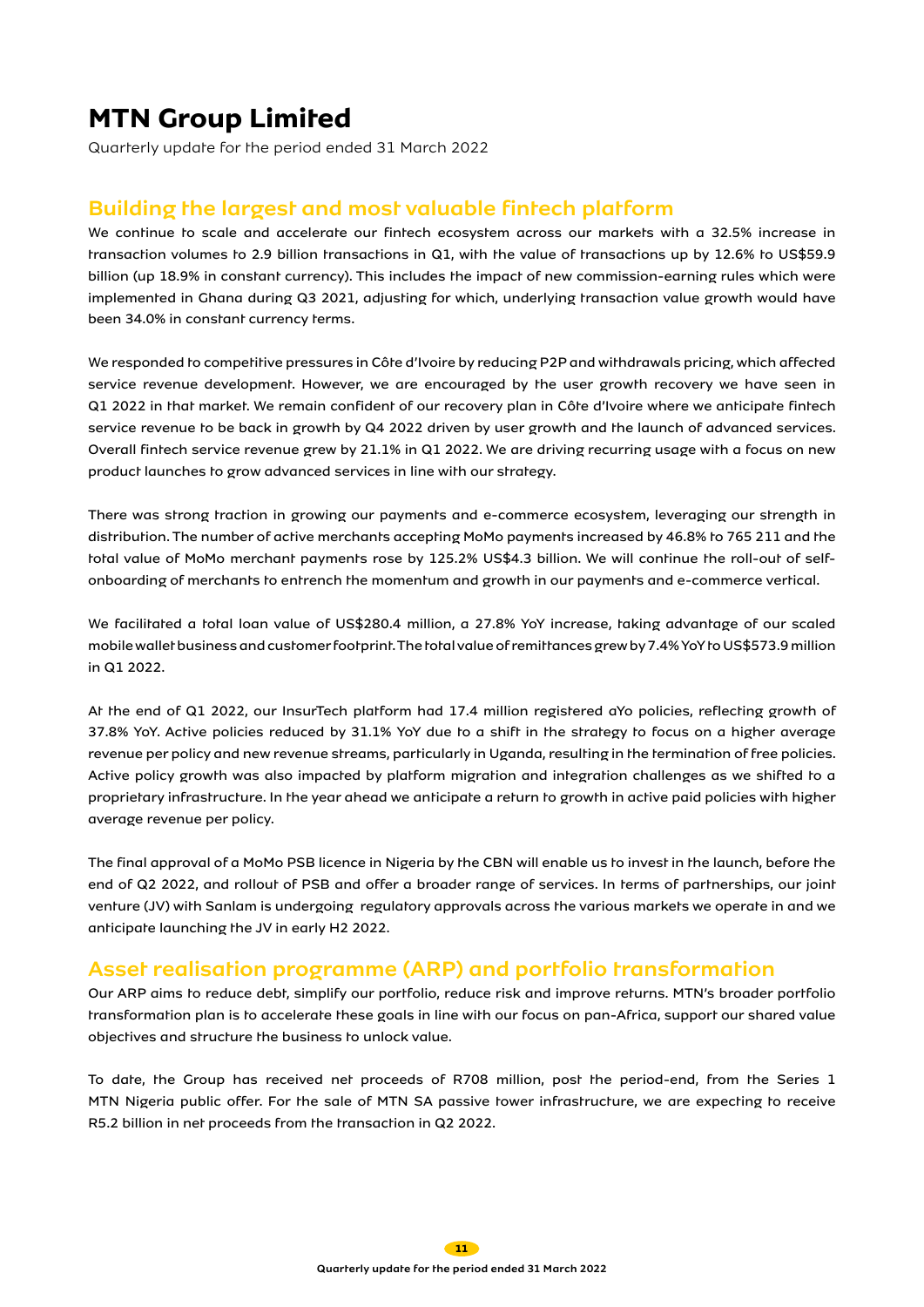Quarterly update for the period ended 31 March 2022

The further localisation of MTN Ghana is in progress and we have increased our localisation from 17.5% to 18.7% in Q1, with new participation from some local pension funds. The Group has received cash proceeds of R272 million from this transaction. Post the quarter-end, we concluded a transaction to localise a further 5% of MTN Ghana, bringing the total localisation to 23.7%. We are committed to deepen local participation to achieve 30% localisation for MTN Ghana.

We continue to explore options to exit Afghanistan in an orderly manner.

### Update on regulatory and legal considerations

### **High-demand radio frequency in South Africa**

To support its 4G and 5G expansion drive, in March 2022, MTN SA secured high-demand radio frequency spectrum in the Independent Communications Authority of South Africa's (ICASA) landmark auction. This increased MTN SA's total permanent spectrum holdings from 76MHz to 176MHz.

MTN secured 2 x 10MHz of 800MHz, 4 x 10MHz of 2 600MHz and 4 x 10MHz of 3 500MHz for R5.2 billion, comparing favourably with global benchmark averages. This was the first time in 17 years that ICASA had released spectrum on a permanent basis, allotting it for 20 years on a technology-neutral basis. A payment of R3.3 billion was made in April 2022, for the mid-band spectrum. A payment of R1.9 billion is expected to be made in Q3 2022 for the low-band spectrum.

MTN SA will use the spectrum to expand 4G and 5G connectivity and capacity and further enhance rural, peri-urban and urban network coverage. The spectrum will also support our work to lower the cost to communicate.

#### **SIM registration in Nigeria**

Following the Nigeria Communications Commission's (NCC) directive on 4 April 2022 that all operators in Nigeria should restrict outgoing calls for subscribers whose SIMs are not associated with NINs, MTN Nigeria implemented the directive on approximately 19 million affected subscribers at that date. However, subscribers whose outgoing calls were restricted for non-submission of their NINs require their NINs to be verified before being reactivated.

As at 25 April 2022, about 8.7 million of those restricted submitted their NINs for verification, of which approximately 1.2 million have been reactivated, many of whom are high-value customers. Outgoing voice revenue from the subscribers who are yet to be reactivated therefore contributed approximately 7.8% of total service revenue based on financial year 2021 for MTN Nigeria.

In terms of how general traffic trends have evolved since the implementation of the directive, MTN Nigeria saw a drop in traffic following its compliance with the directive. However, as we execute our NIN recovery initiatives, there has been a gradual turnaround as the affected subscribers are reconnected to resume voice calls. Data revenue has continued a steady increase but has currently not fully compensated for the decline in voice revenue of restricted subscribers. Encouragingly, there has been an acceleration in new connections.

MTN Nigeria continues to engage affected subscribers while providing hardware support for the NIMC to accelerate the verification of NINs submitted. It has taken significant steps to help drive NIN enrolment for subscribers who do not yet have a NIN, deploying over 4 200 points of enrolment across the country. MTN Nigeria has also provided multiple channels to enable customers to submit their NIN for verification and linkage.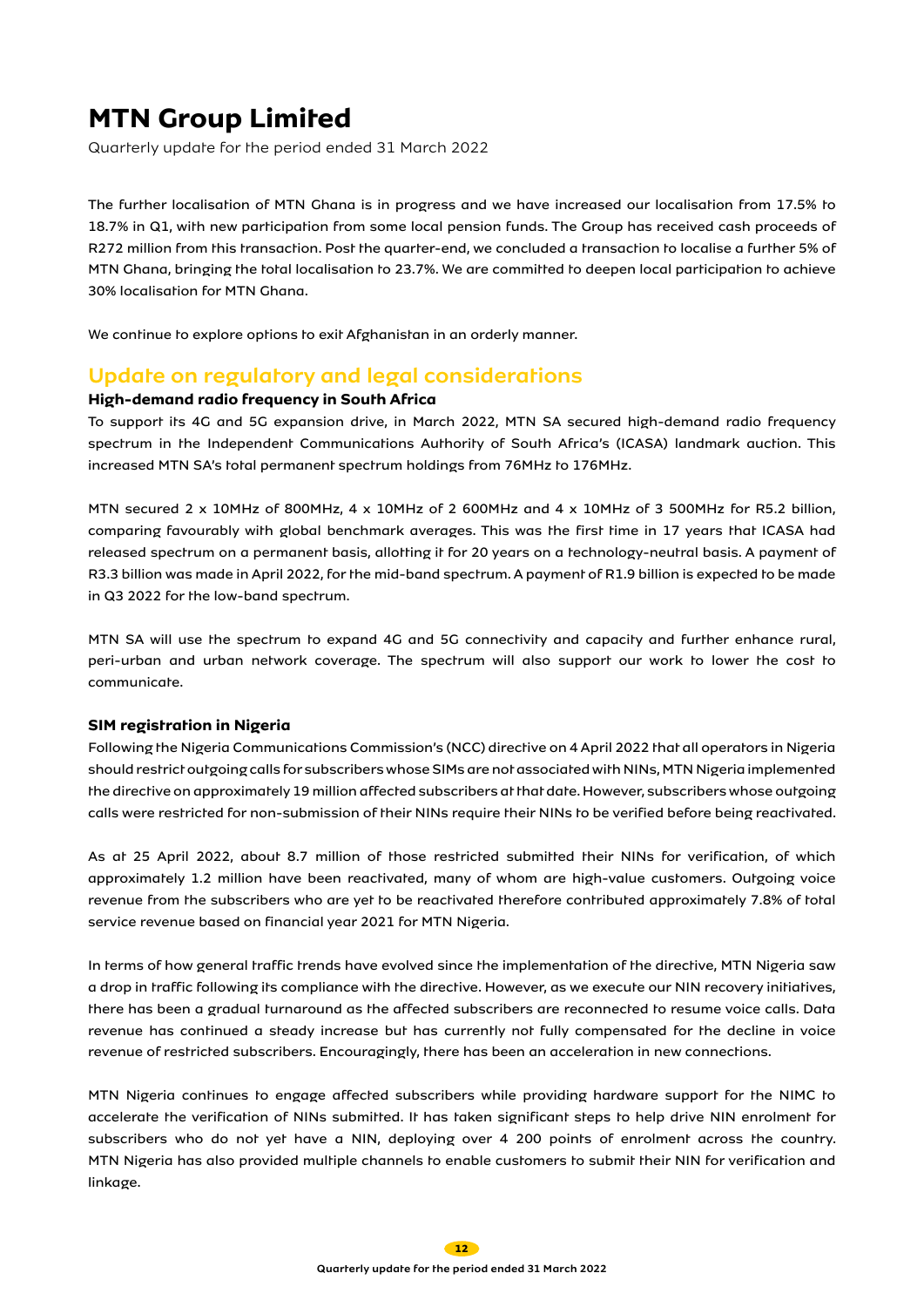Quarterly update for the period ended 31 March 2022

#### **MTN Ghana e-levy**

On 29 March 2022, Ghana's parliament approved the Electronic Transfer Levy Bill. From 1 May 2022, a 1.5% e-levy will apply to selected electronic transactions of more than GHS100 per customer per day on Mobile Money, bank transfers, merchant payments and inward remittances.

The levy is a reduction from the 1.75% communicated previously through the 2022 Budget Statement and Economic Policy of Ghana. To reduce the impact of the levy on customers, from May 2022, MTN Ghana is reducing fees on P2P transactions by 25%.

#### **MTN Ghana classification as a significant market power**

Following the National Communications Authority's (NCA) 2020 classification of MTN Ghana as a significant market power, the Opco has now implemented four of the seven 'SMP remedies' being national roaming. MTN Ghana remains in constructive discussions with the NCA on the outstanding remedies.

### Outlook

We are encouraged by the healthy performance delivered across our markets in Q1 2022, despite challenging macroeconomic conditions and new regulatory developments. Looking ahead, our markets will be impacted by rising inflation, currency volatility, increased pressure on disposable income for consumers and further potential supply chain disruptions.

In this context, our medium-term outlook remains supported by the structurally higher demand for data and fintech services and MTN is uniquely positioned to capture that growth. Our priority is to execute on the **Ambition 2025** strategy to drive this growth as well as deleverage the Holdco balance sheet faster and unlock value, as we manage the rising risks and macroeconomic uncertainties we are seeing.

We are focused on accelerating growth in MTN SA and MTN Nigeria as we drive to be the industry-leading connectivity business. In addition to the macroeconomic pressures, MTN SA remains impacted by the continued disruptions to power supply from Eskom and the residual effects of the recent floods in the KZN province. The SA prepaid consumer is under pressure, but we remain committed to drive overall service revenue growth in line with our medium-term guidance for MTN SA.

The focus in Nigeria will be on driving ongoing growth in the subscriber and revenue base in the context of prevailing SIM registration restrictions, as well as launching PSB services. While the EBITDA margin may be impacted in the near-term by these effects, we anticipate continued growth in service revenue of 'at least 20%', as per our medium-term guidance.

Within fintech, during Q1, we implemented new mobile money taxes in Benin and Cameroon; we also made further P2P pricing adjustments in response to ongoing competition in Côte d'Ivoire to continue to stimulate user and usage growth. We also implemented the e-levy tax in Ghana and adjusted our pricing to limit the impact on usage in that market.

While these factors will have an impact on our performance, we remain on course to fulfil our fintech ambitions and our mission to drive financial inclusion by leveraging our platform data and capabilities. The final award of the PSB licence in Nigeria is a major milestone and will be key in driving our fintech growth over the medium term. We are planning the commercial launch of PSB services before the end of Q2 2022.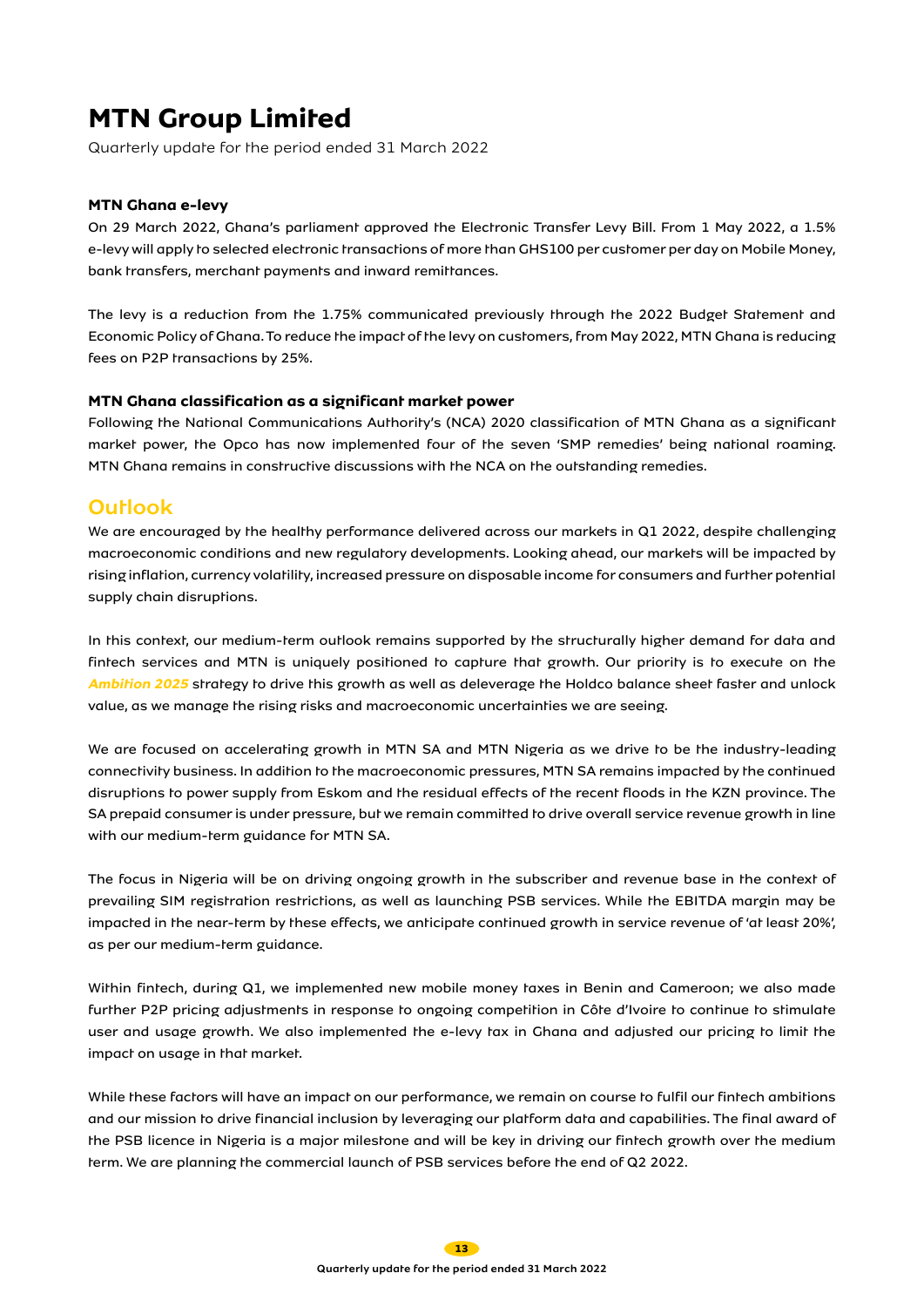Quarterly update for the period ended 31 March 2022

On current macroeconomic conditions and operating assumptions, rising inflation in our markets and specific interventions and operational investment in markets like Nigeria (NIN enrolments and the launch of PSB services), are anticipated to slightly dampen our EBITDA margin expansion in the near-term.

The expense efficiency programme is ongoing and supporting the overall profitability of the business. We will thus continue to execute on this programme to complement our topline growth in achieving our objective to drive further EBITDA margin expansion and return improvement over the medium term.

In terms of some of our key strategic programmes, the work to structurally separate our fintech and fibre businesses is ongoing and remains on track.

To achieve the accelerated growth across our operations, the investment in sustaining our 'second-to-none' networks and platforms will remain a priority. To support our objectives, we plan to spend R34.4 billion in capex in financial year 2022, which is unchanged from our previous guidance.

With the outlook for global economic growth remaining uncertain amid the increased geopolitical volatility, we will remain focused on delivering on our strategy and maintaining our position as a partner of choice to stakeholders across our markets. Our strategy is robust and we have adequate adaptability and resilience built into our operating model to weather the uncertainties. We maintain our enhanced Group medium-term guidance.

### B-BBEE annual compliance report – MTN Group and subsidiaries: MTN Group achieves Level 1 B-BBEE contributor status

We are pleased that, in a major transformation milestone, MTN Group has for the first time achieved level 1 B-BBEE contributor status. This is up from level 2 in 2020. The rating, dated 10 May 2022, was for the financial year ended 31 December 2021. The B-BBEE contributor status for MTN Group considers both the South African operating entities as well as the South African group function. MTN SA maintained its level 1 contributor status, for the third year running.

In accordance with paragraph 16.21(g) and Appendix 1 to Section 11 of the JSE Listings Requirements and Section 13G(2) of the Broad Based Black Economic Empowerment Act, the Company's B-BBEE compliance certificate and compliance report is available on the Company's website at https://www.mtn.com/investors-shareholders/?tablink=b-bbee-certificate.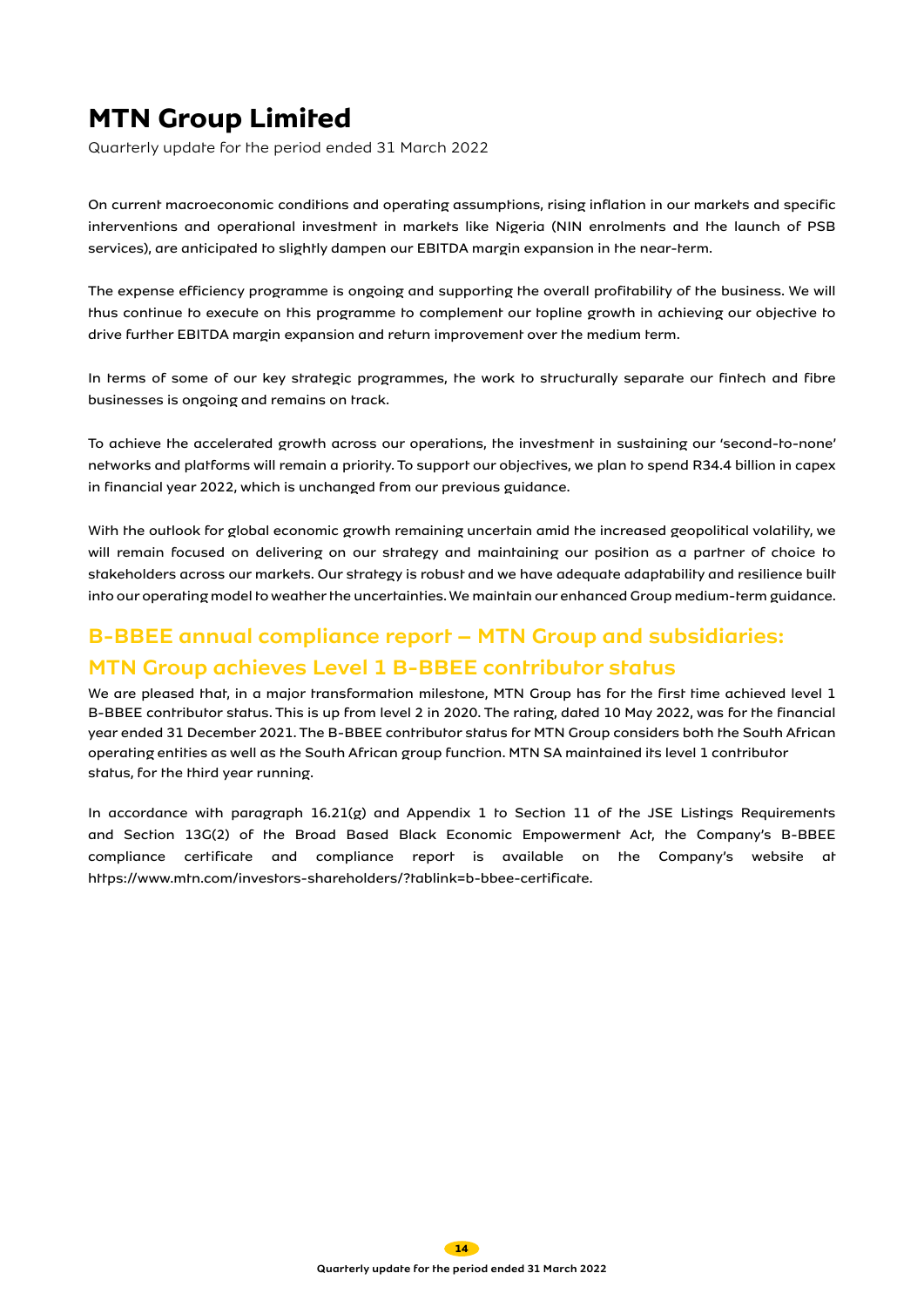Quarterly update for the period ended 31 March 2022

### **Abbreviations**

| SIM:                   | Subscriber Identity/Identification Module                            |
|------------------------|----------------------------------------------------------------------|
| <b>Business Group:</b> | Consist of internet service providers in Namibia, Kenya and Botswana |
| Towerco:               | Tower companies                                                      |
| Holdco leverage:       | Holdco net debt (including MTN GC)/SA EBITDA + cash upstreaming      |
| PSB:                   | Payment service bank                                                 |
| CVM:                   | Customer value management                                            |
| ERM:                   | Effective rate per minute                                            |
| MB:                    | Megabyte                                                             |
| GB:                    | Gigabyte                                                             |

13 May 2022 Fairland

Lead sponsor Tamela Holdings Proprietary Limited

Joint sponsor

JP Morgan Equities (SA) Proprietary Limited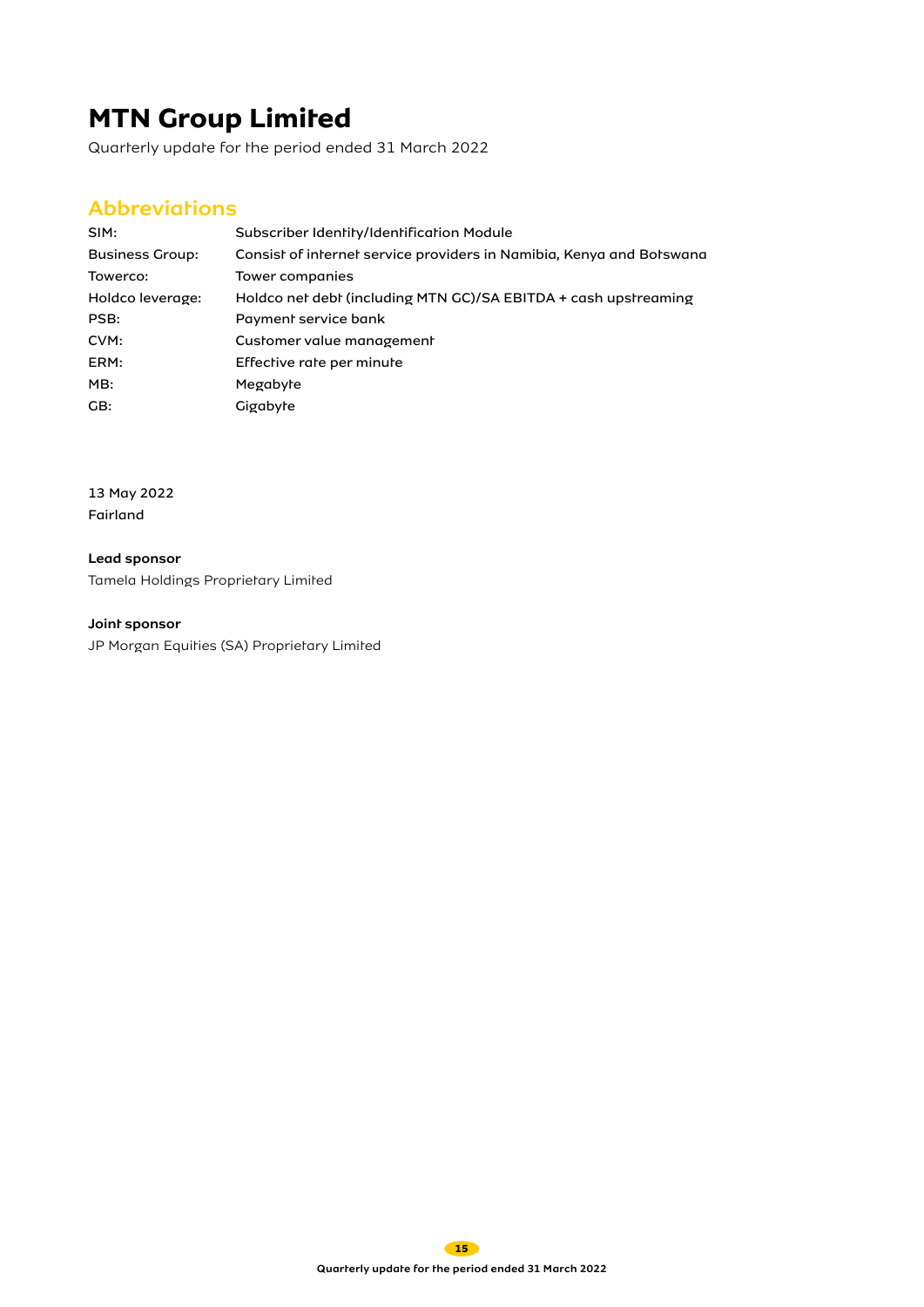Quarterly update for the period ended 31 March 2022

| <b>Subscribers</b>       |         |          |          |         |              |
|--------------------------|---------|----------|----------|---------|--------------|
| (000)                    |         |          |          |         |              |
| Country                  | 1Q 21   | 2Q 21    | 3Q 21    | 4Q 21   | <b>1Q 22</b> |
| <b>South Africa</b>      | 32 2 14 | 32 667   | 33 516   | 34 995  | 34 509       |
| Postpaid                 | 7 0 0 8 | 7 2 5 6  | 7 5 5 3  | 7 3 5 9 | 7526         |
| Prepaid                  | 25 206  | 25 411   | 25 963   | 27 635  | 26 982       |
| Nigeria                  | 71512   | 68921    | 67 542   | 68471   | 70 185       |
| <b>SEA</b>               | 33790   | 34 4 23  | 34 748   | 35 1 18 | 34 769       |
| Uganda                   | 14 667  | 14 9 32  | 15 2 9 5 | 15 7 16 | 15920        |
| Rwanda                   | 6 1 6 2 | 6475     | 6428     | 6435    | 6468         |
| Zambia                   | 8 3 7 4 | 8 2 9 5  | 8 2 6 0  | 8056    | 7 2 9 7      |
| Soulh Sudan              | 1829    | 1937     | 1966     | 2 0 6 2 | 2 1 9 8      |
| Bolswana (joint venture) | 1764    | 1784     | 1792     | 1815    | 1831         |
| eSwalini (joint venture) | 995     | 999      | 1 0 0 6  | 1034    | 1055         |
| <b>WECA</b>              | 64 912  | 65 525   | 66 179   | 68 112  | 70 202       |
| Ghana                    | 24 982  | 24 8 6 6 | 25 2 2 3 | 25 350  | 27081        |
| Cameroon                 | 10 062  | 9984     | 10 24 1  | 10 608  | 10 288       |
| Côre d'Ivoire            | 13 601  | 13 7 15  | 13 681   | 14 636  | 15 346       |
| Benin                    | 5975    | 6 2 7 3  | 6429     | 6820    | 7051         |
| Guinea-Conakry           | 4561    | 4897     | 4693     | 4827    | 4546         |
| Congo-Brazzaville        | 3 1 3 5 | 3 1 3 2  | 3 2 3 0  | 3 1 9 5 | 3 2 0 4      |
| Liberia                  | 1731    | 1768     | 1845     | 1875    | 1875         |
| Guinea-Bissau            | 865     | 889      | 837      | 801     | 811          |
| <b>MENA</b>              | 65 3 23 | 65 410   | 65 154   | 65 702  | 66 541       |
| Iran (joint venture)^    | 49 206  | 49 417   | 49 5 69  | 50 385  | 51 353       |
| Sudan                    | 9817    | 9 7 1 4  | 9433     | 9 2 1 3 | 9 2 1 5      |
| Afghanistan              | 6 2 9 9 | 6 2 7 9  | 6 1 5 2  | 6 1 0 5 | 5973         |
| <b>Total subscribers</b> | 267 750 | 266 945  | 267 140  | 272 398 | 276 206      |

^ Excludes Wimax.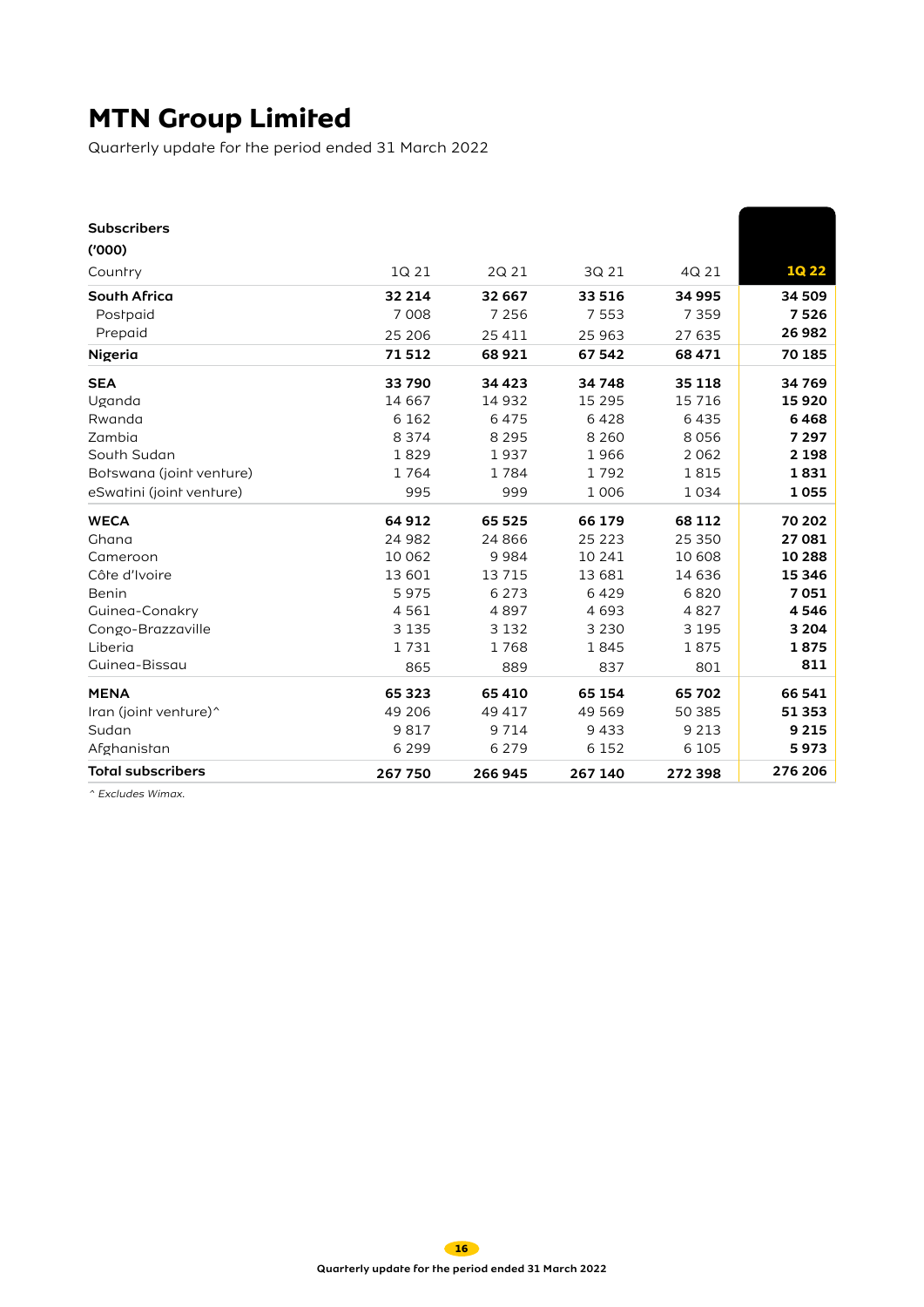Quarterly update for the period ended 31 March 2022

| <b>ARPU</b>                    |               |               |               |             |               |
|--------------------------------|---------------|---------------|---------------|-------------|---------------|
| (Local currency)               |               |               |               |             |               |
| Country                        | 1Q 21         | 2Q 21         | 3Q 21         | 4Q 21       | <b>1Q 22</b>  |
| <b>South Africa</b>            | 97.03         | 98.50         | 98.44         | 97.70       | 93.26         |
| Postpaid                       | 135.04        | 132.05        | 131.82        | 137.55      | 133.46        |
| Postpaid (excluding relemetry) | 263.73        | 255.51        | 254.94        | 276.38      | 267.75        |
| Prepaid                        | 74.54         | 76.44         | 75.85         | 74.53       | 70.35         |
| Nigeria                        | 1 643.34      | 1808.99       | 1931.02       | 2 088.00    | 2 080.55      |
| <b>SEA</b>                     |               |               |               |             |               |
| Uganda                         | 10 886.00     | 11 086.00     | 10 929.00     | 11 071.00   | 7796.00       |
| Rwanda                         | 2 101.65      | 2 2 9 0.8 1   | 2 3 3 4 . 9 0 | 2 439.07    | 1770.11       |
| Zambia                         | 26.67         | 28.80         | 30.83         | 31.72       | 31.59         |
| South Sudan                    | 2 657.40      | 2849.86       | 2 609.51      | 2 557.32    | 2 5 1 4 . 1 3 |
| Bolswana (joint venture)       | 74.42         | 76.90         | 71.75         | 86.00       | 65.00         |
| eSwarini (joint venture)       | 117.46        | 112.91        | 101.58        | 98.30       | 90.46         |
| <b>WECA</b>                    |               |               |               |             |               |
| Ghana                          | 23.25         | 24.77         | 25.66         | 28.46       | 29.08         |
| Cameroon                       | 2 007.00      | 2 116.00      | 2 186.00      | 2 2 1 2 .00 | 2 2 0 9       |
| Côre d'Ivoire                  | 1999.08       | 1962.30       | 2 131.63      | 1932.78     | 1797.27       |
| Benin                          | 3 0 5 7 . 7 9 | 3 0 7 5 . 7 6 | 3 1 2 6 . 7 0 | 3 130.76    | 2974.19       |
| Guinea-Conakry                 | 18 217.32     | 17 201.81     | 17 260.37     | 18 036.13   | 17 382.42     |
| Congo-Brazzaville              | 3 171.99      | 3 2 1 7 . 2 5 | 3 309.07      | 3 370.31    | 3 158.30      |
| Liberia                        | 3.14          | 3.34          | 3.34          | 3.59        | 3.67          |
| Guinea-Bissau                  | 1 500.73      | 1618.16       | 1 3 8 5 . 1 3 | 1 189.95    | 1011.21       |
| <b>MENA</b>                    |               |               |               |             |               |
| Iran (joint venture)           | 309 633.00    | 333 205.00    | 360 107.28    | 367 010.00  | 379 010.89    |
| Sudan                          | 214.71        | 410.34        | 572.30        | 627.09      | 802.86        |
| Afghanistan                    | 146.14        | 152.75        | 165.90        | 156.72      | 156.86        |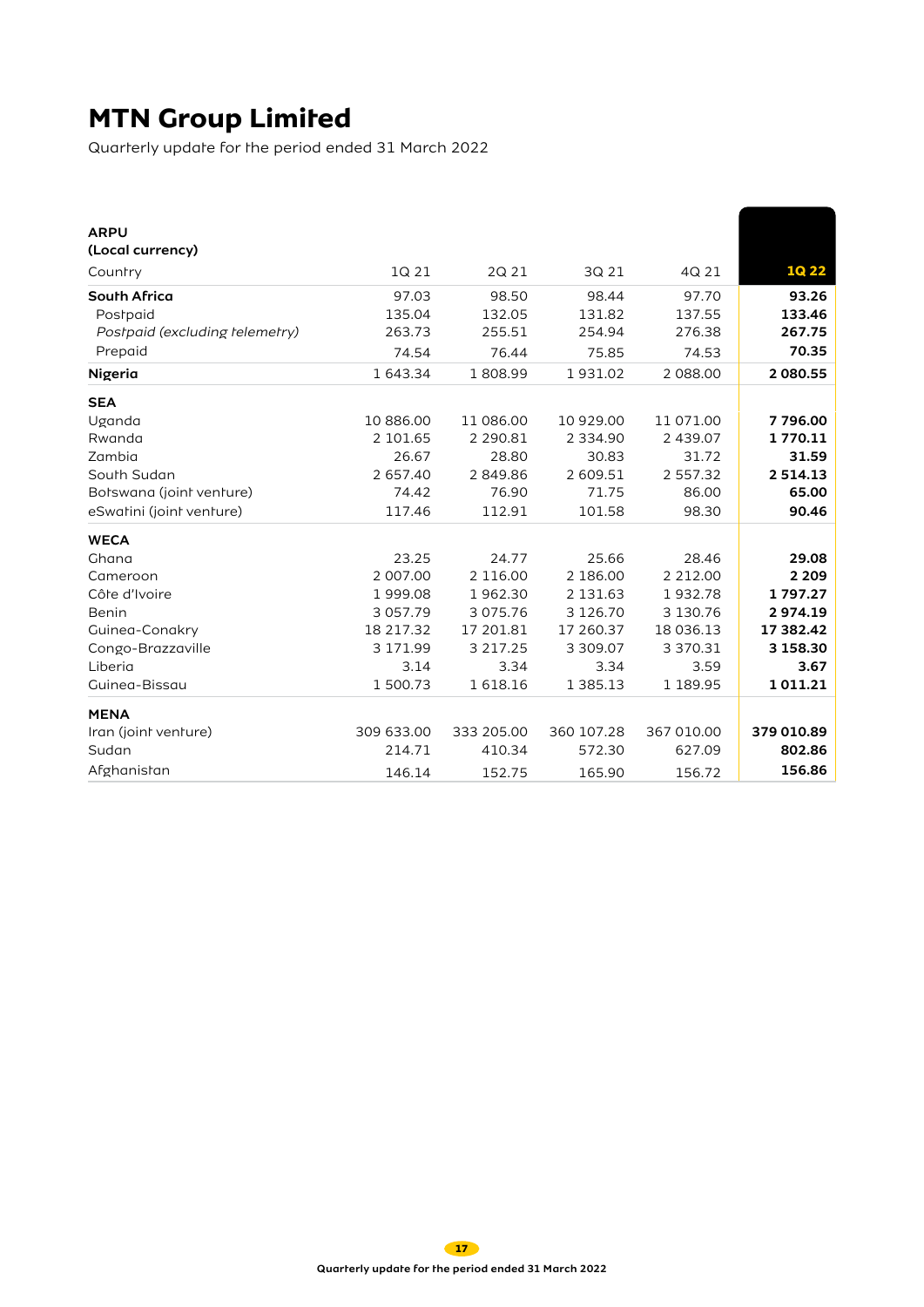Quarterly update for the period ended 31 March 2022

| 1Q 21 | 2Q 21 | 3Q 21 | 4Q 21 | <b>1Q 22</b> |
|-------|-------|-------|-------|--------------|
| 6.45  | 6.91  | 6.74  | 6.26  | 6.06         |
| 4.08  | 4.41  | 4.69  | 5.03  | 4.99         |
|       |       |       |       |              |
| 2.97  | 3.05  | 3.08  | 3.11  | 2.20         |
| 2.11  | 2.29  | 2.31  | 2.38  | 1.71         |
| 1.23  | 1.28  | 1.68  | 1.83  | 1.78         |
| 14.84 | 7.54  | 6.40  | 6.18  | 5.82         |
| 6.62  | 6.85  | 6.24  | 7.20  | 5.74         |
| 7.81  | 7.70  | 6.95  | 6.30  | 5.88         |
|       |       |       |       |              |
| 3.99  | 4.25  | 4.24  | 4.57  | 4.27         |
| 3.70  | 3.88  | 3.93  | 3.86  | 3.78         |
| 3.68  | 3.59  | 3.83  | 3.37  | 3.07         |
| 5.63  | 5.63  | 5.62  | 5.46  | 5.09         |
| 1.81  | 1.75  | 1.77  | 1.91  | 1.94         |
| 5.84  | 5.89  | 5.95  | 5.88  | 5.40         |
| 3.14  | 3.34  | 3.34  | 3.59  | 3.67         |
| 2.76  | 2.96  | 2.49  | 2.08  | 1.73         |
|       |       |       |       |              |
| 1.30  | 1.52  | 1.60  | 1.55  | 1.55         |
| 0.99  | 1.00  | 1.29  | 1.43  | 1.67         |
| 1.89  | 1.95  | 1.97  | 1.66  | 1.63         |
|       |       |       |       |              |

| <b>Fintech KPIs</b>              | 1Q 21   | 2Q 21   | 3Q 21   | 4Q 21   | <b>1Q 22</b> | Reported<br>% change | Constant<br>currency<br>% change |
|----------------------------------|---------|---------|---------|---------|--------------|----------------------|----------------------------------|
| Transactions (Tx)                |         |         |         |         |              |                      |                                  |
| Tx volume (bn)                   | 2.2     | 2.4     | 2.6     | 2.8     | 2.9          | 32.5                 | 32.5                             |
| Value of tx (US\$bn)             | 53.2    | 62.0    | 60.3    | 64.0    | 59.9         | 12.6                 | 18.9                             |
| Walleh                           |         |         |         |         |              |                      |                                  |
| Active MoMo users (m)            | 46.6    | 48.9    | 51.1    | 56.9    | 58.7         | 25.9                 | 25.9                             |
| Acrive MoMo agents               | 823 484 | 855 701 | 913 949 | 974 001 | 1048955      | 27.4                 | 27.4                             |
| Payments and e-commerce          |         |         |         |         |              |                      |                                  |
| Active merchants                 | 521 164 | 581 514 | 626033  | 785 147 | 765 211      | 46.8                 | 46.8                             |
| GMV (US\$bn)                     | 2.0     | 2.7     | 3.3     | 5.3     | 4.3          | 113.0                | 125.2                            |
| <b>Bankrech</b>                  |         |         |         |         |              |                      |                                  |
| Loan value (US\$m)               | 231.5   | 280.0   | 290.7   | 300.7   | 280.4        | 21.1                 | 27.8                             |
| Remittance                       |         |         |         |         |              |                      |                                  |
| Total value (US\$m)              | 552.3   | 539.4   | 540.7   | 632.7   | 573.9        | 3.9                  | 7.4                              |
| Insurtech                        |         |         |         |         |              |                      |                                  |
| Active a <i>Y</i> o policies (m) | 6.3     | 6.3     | 6.2     | 6.3     | 4.3          | (31.1)               | (31.1)                           |
| Registered aYo policies (m)      | 12.6    | 13.6    | 14.8    | 16.1    | 17.4         | 37.8                 | 37.8                             |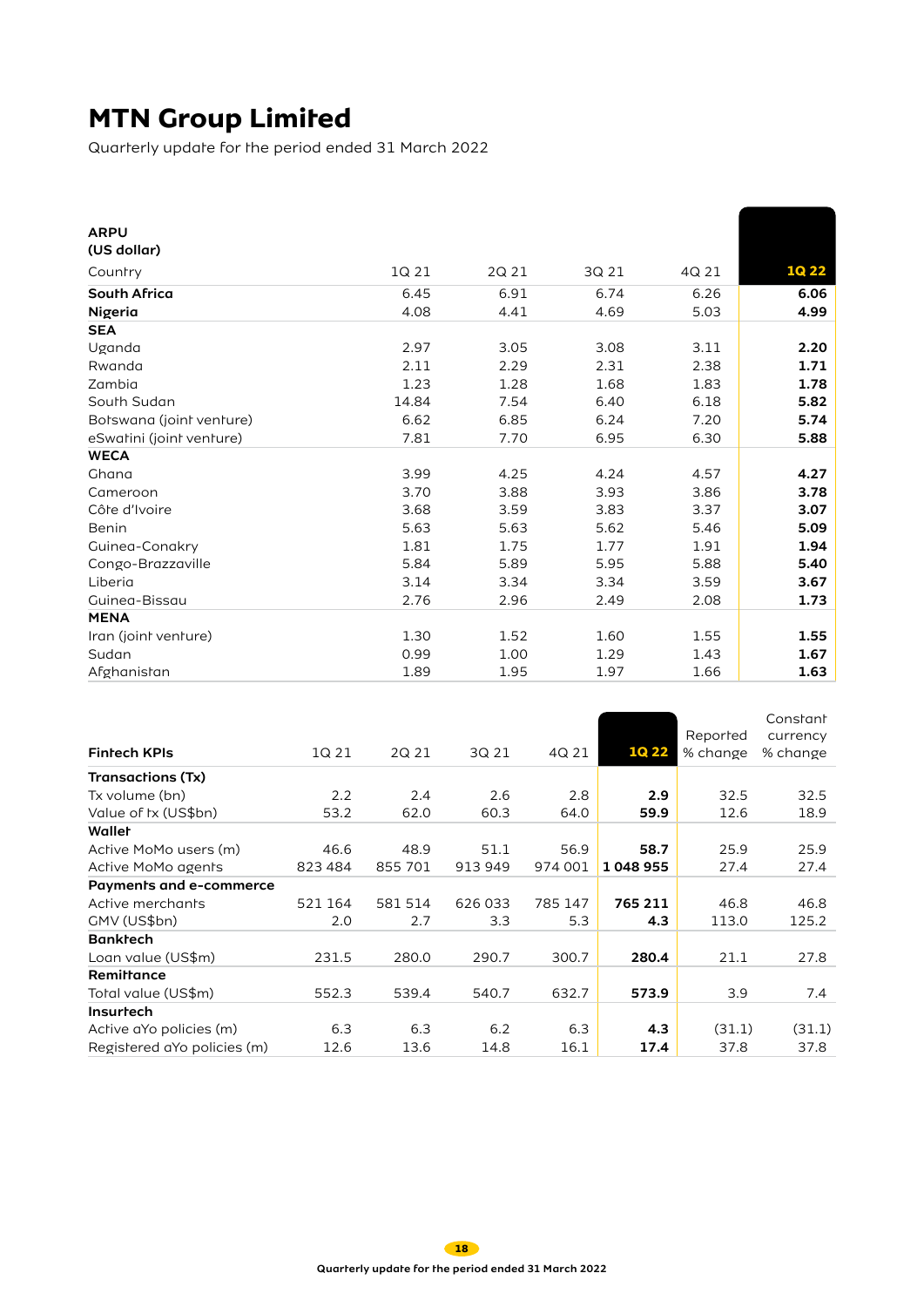Quarterly update for the period ended 31 March 2022

### Average exchange rates

|                      |             |            | ZAR:LC<br>strengthening/ |
|----------------------|-------------|------------|--------------------------|
|                      |             |            | (weakening)              |
| ZAR: local currency  | <b>1Q22</b> | 1Q 21      | %                        |
| Nigerian naira       | 27.14       | 26.80      | 1.3                      |
| Iranian rial         | 15 861.21   | 15 822.88  | 0.2                      |
| Ghanaian cedi        | 0.44        | 0.39       | 12.8                     |
| Cameroonian franc    | 38.01       | 36.19      | 5.0                      |
| Ugandan shilling     | 230.18      | 244.26     | (5.8)                    |
| Soulh Sudanese pound | 28.11       | 11.94      | 135.4                    |
| Sudanese pound       | 31.38       | 9.30       | 237.4                    |
|                      |             |            |                          |
|                      |             |            | LC:USD                   |
|                      |             |            | strengthening/           |
| USD: Local currency  | <b>1Q22</b> | 1Q 21      | (weakening)<br>%         |
| South African rand   | 15.38       | 14.96      | (2.8)                    |
| Nigerian naira       | 417.30      | 402.63     | (3.6)                    |
| Iranian rial         | 243 877.63  | 237 935.87 | (2.5)                    |
| Ghanaian cedi        | 6.78        | 5.83       | (16.3)                   |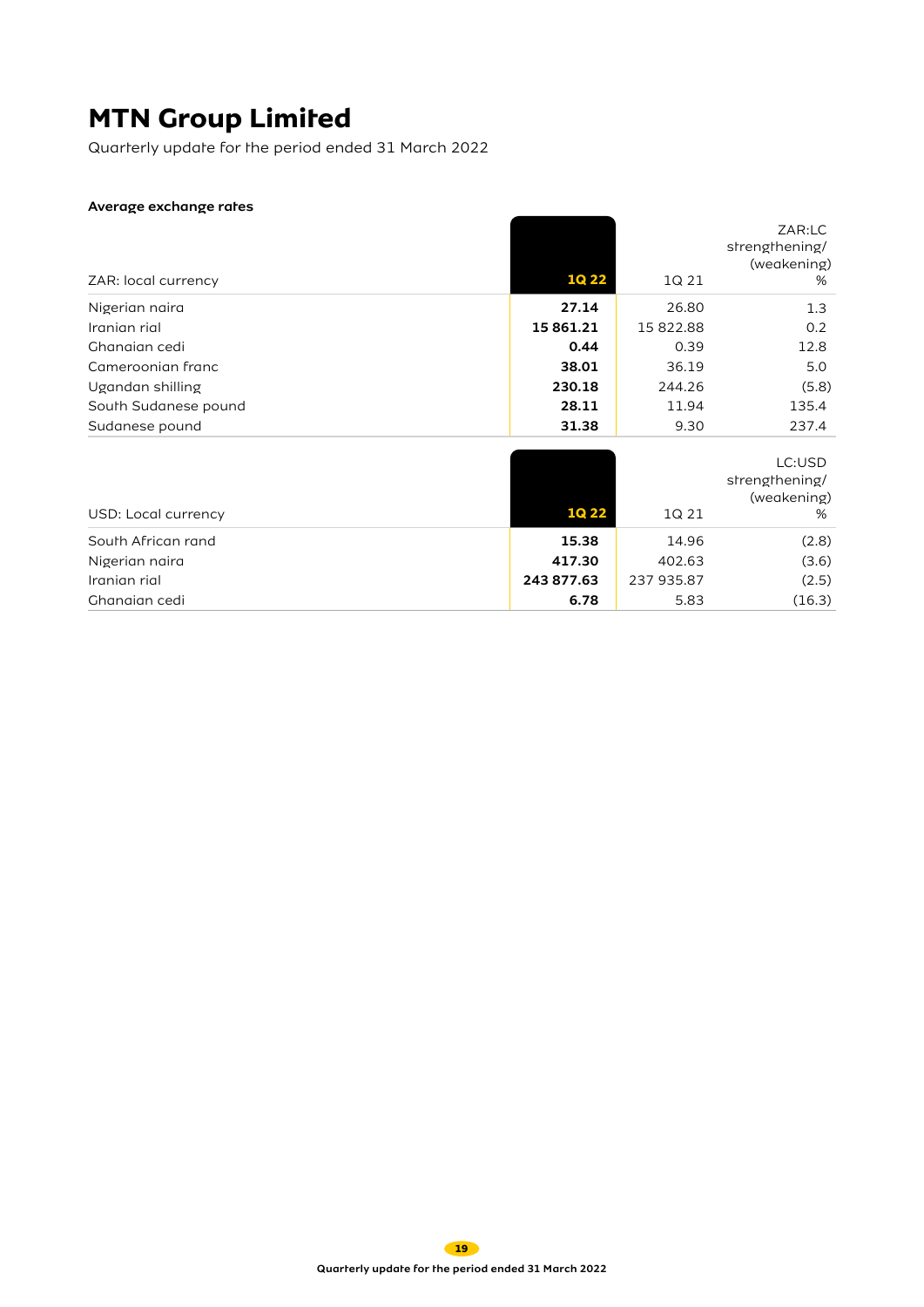Quarterly update for the period ended 31 March 2022

### Service revenue

Rm

|                                           |         |         |         |         |              |                      | Constant             |
|-------------------------------------------|---------|---------|---------|---------|--------------|----------------------|----------------------|
| Country                                   | 1Q 21   | 2Q 21   | 3Q 21   | 4Q 21   | <b>1Q 22</b> | Reported<br>% change | currency<br>% change |
| South Africa                              | 9535    | 9717    | 9934    | 10 260  | 9974         | 4.6                  | 4.6                  |
| Nigeria                                   | 14 372  | 14075   | 14 704  | 16792   | 17 308       | 20.4                 | 22.0                 |
| <b>SEA</b>                                | 4336    | 3849    | 4052    | 4507    | 4369         | 0.8                  | 12.7                 |
| Uganda                                    | 1979    | 2012    | 2082    | 2 3 9 2 | 2 3 3 0      | 17.7                 | 11.1                 |
| Rwanda                                    | 616     | 652     | 700     | 759     | 758          | 23.1                 | 24.5                 |
| Zambia                                    | 492     | 487     | 644     | 729     | 668          | 35.8                 | 9.2                  |
| South Sudan                               | 1 2 0 1 | 648     | 554     | 593     | 583          | (51.5)               | 14.3                 |
| <b>Business Group</b>                     | 48      | 50      | 72      | 34      | 30           | (37.5)               | (37.5)               |
| <b>WECA</b>                               | 11536   | 11349   | 11952   | 12945   | 12 555       | 8.8                  | 17.0                 |
| Ghana                                     | 4499    | 4558    | 4672    | 5 4 0 2 | 5320         | 18.2                 | 34.7                 |
| Cameroon                                  | 1731    | 1717    | 1805    | 1953    | 1858         | 7.3                  | 12.9                 |
| Côte d'Ivoire                             | 2 2 5 3 | 2 1 2 6 | 2 3 2 6 | 2 15 1  | 2 1 2 7      | (5.6)                | (0.7)                |
| Benin                                     | 1497    | 1493    | 1564    | 1684    | 1644         | 9.8                  | 15.4                 |
| Guinea-Conakry                            | 362     | 328     | 374     | 428     | 415          | 14.6                 | (0.2)                |
| Congo-Brazzaville                         | 828     | 762     | 846     | 927     | 809          | (2.3)                | 2.8                  |
| Liberia                                   | 248     | 253     | 270     | 319     | 310          | 25.0                 | 22.0                 |
| Guinea-Bissau                             | 118     | 112     | 95      | 81      | 72           | (39.0)               | (35.7)               |
| <b>MENA</b>                               | 2071    | 1523    | 1655    | 1 2 8 8 | 1 1 7 2      | (43.4)               | 83.4                 |
| Syria                                     | 308     |         |         |         |              | (100.0)              | 0.0                  |
| Sudan                                     | 634     | 421     | 539     | 626     | 713          | 12.5                 | 261.9                |
| Yemen                                     | 593     | 570     | 574     | 187     |              | (100.0)              | 0.0                  |
| Afghanistan                               | 536     | 532     | 542     | 475     | 459          | (14.4)               | 3.8                  |
| Joint ventures                            |         |         |         |         |              |                      |                      |
| Iran                                      | 1435    | 1608    | 1736    | 1818    | 1813         | 26.3                 | 26.6                 |
| <b>Botswana</b>                           | 283     | 274     | 301     | 278     | 280          | (1.1)                | 2.7                  |
| eSwatini                                  | 107     | 106     | 109     | 109     | 106          | (0.9)                | (1.4)                |
| Equity accounting                         |         |         |         |         |              |                      |                      |
| exclusion                                 | (1825)  | (1988)  | (2146)  | (2 205) | (2199)       |                      |                      |
| Head offices,<br><b>GlobalConnect and</b> |         |         |         |         |              |                      |                      |
| eliminations                              | 411     | 129     | 654     | 189     | 378          |                      |                      |
| Total                                     | 42 261  | 40 642  | 42951   | 45 981  | 45 755       | 8.3                  | 15.9                 |
| Hyperinflation                            | (300)   | (656)   | 617     | 325     | (58)         |                      |                      |
| <b>Total including</b><br>hyperinflation  | 41961   | 39 986  | 43 568  | 46 306  | 45 697       | 8.9                  | 15.9                 |